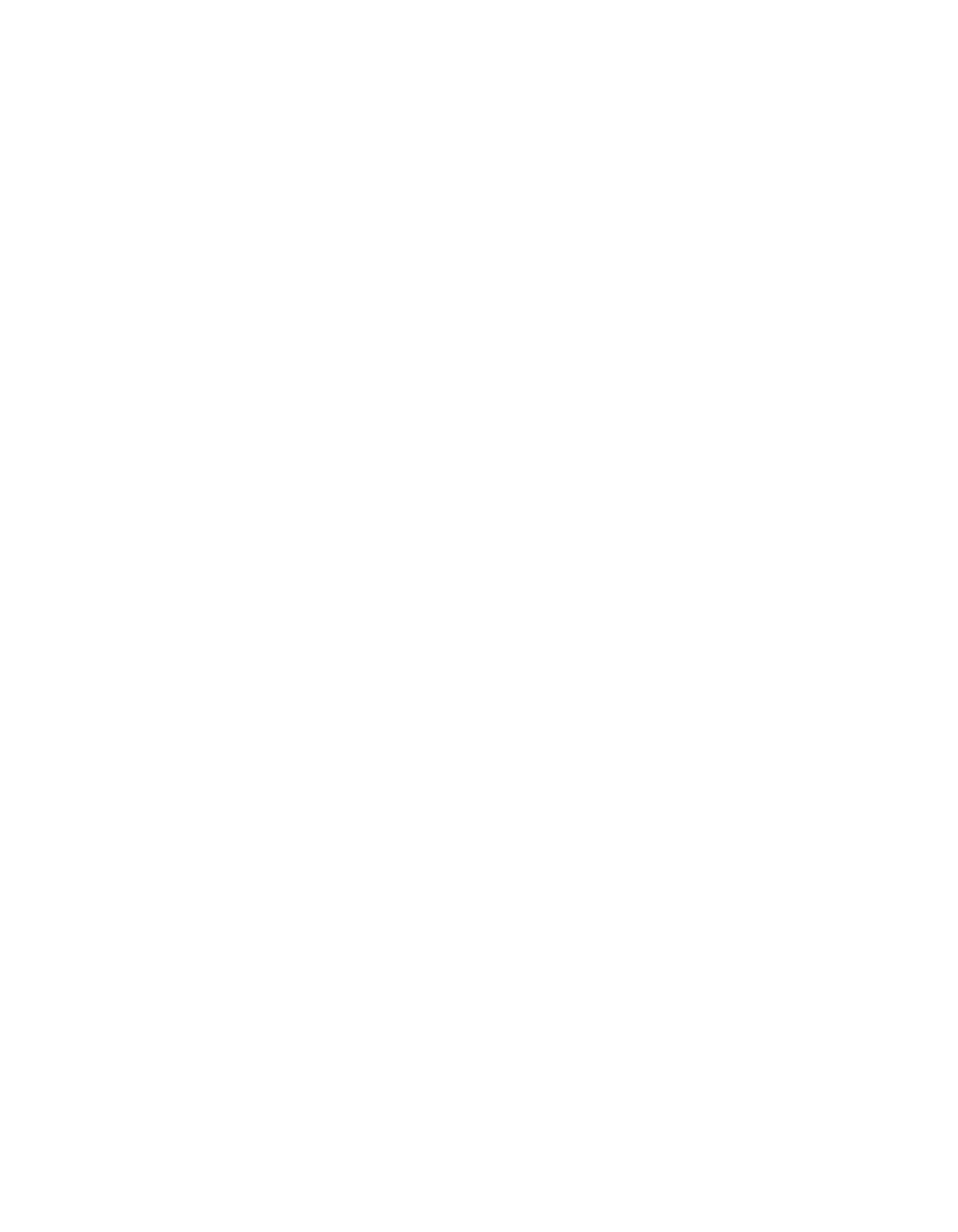# **Contents**

| Installing Linux Unified Host Utilities and optimizing I/O performance  10      |  |
|---------------------------------------------------------------------------------|--|
|                                                                                 |  |
|                                                                                 |  |
|                                                                                 |  |
|                                                                                 |  |
| Verifying that the FC service is running on an existing SVM  15                 |  |
|                                                                                 |  |
|                                                                                 |  |
|                                                                                 |  |
|                                                                                 |  |
|                                                                                 |  |
| Configuring logical volumes on multipath devices and creating a file system  24 |  |
| Verifying that the host can write to and read from a multipath device  25       |  |
|                                                                                 |  |
|                                                                                 |  |
|                                                                                 |  |
| How to send comments about documentation and receive update                     |  |
|                                                                                 |  |
|                                                                                 |  |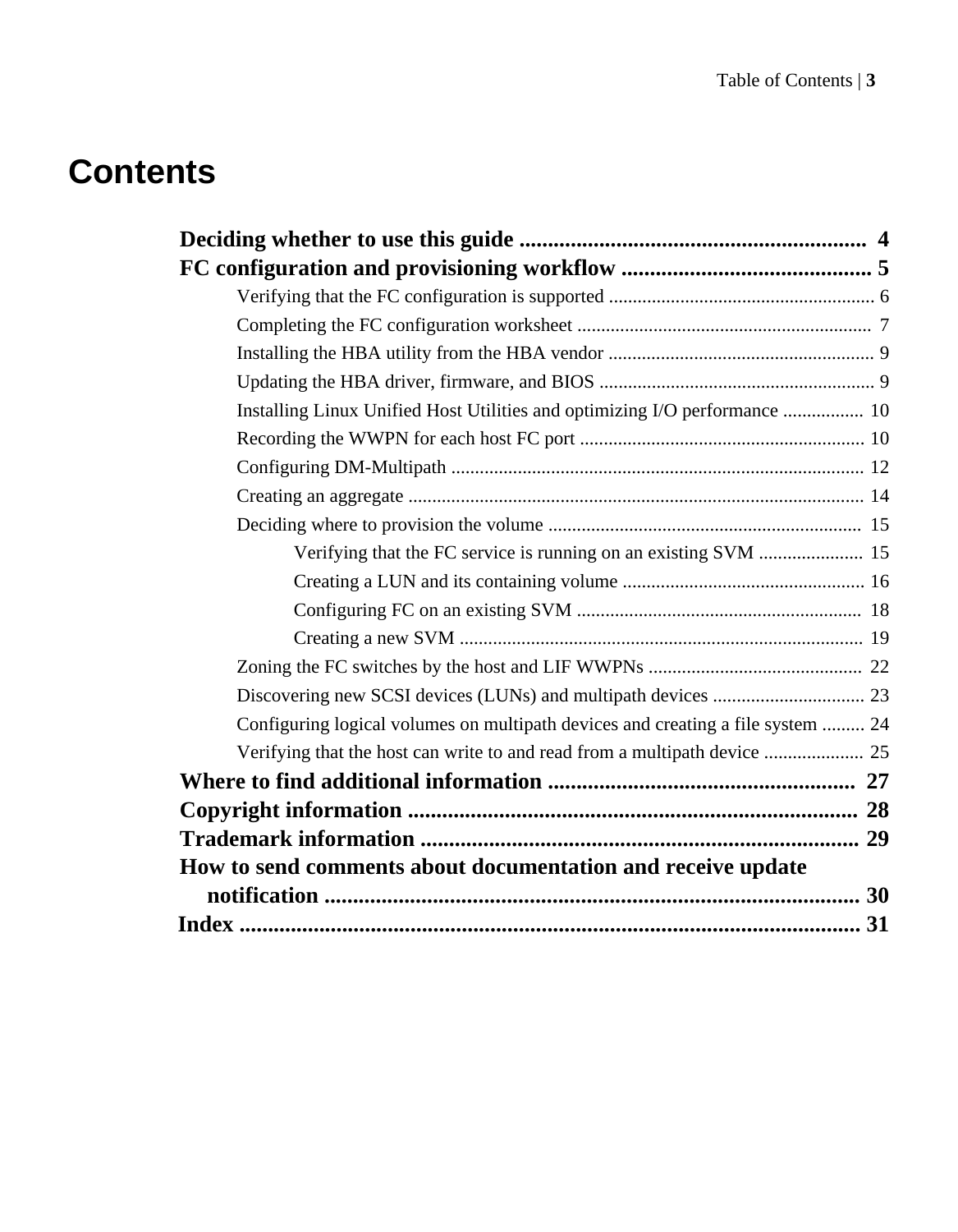# <span id="page-3-0"></span>**Deciding whether to use this guide**

This guide describes how to quickly set up the FC service on a Storage Virtual Machine (SVM), provision a LUN, and make the LUN available using an FC HBA on a Red Hat Linux server.

This guide is based on the following assumptions:

- You want to use best practices, not explore every available option.
- You do not want to read a lot of conceptual background.
- You want to use OnCommand System Manager, not the Data ONTAP command-line interface or an automated scripting tool.
- The host is running a supported version of Red Hat Enterprise Linux 6.4 or later.
- You are using traditional FC HBAs and switches. This guide does not cover FCoE.
- You have at least two FC target ports available on each node in the cluster. Onboard FC and UTA2 (also called "CNA") ports, as well as some adapters, are configurable. Configuring those ports is done in the Data ONTAP CLI and is not covered in this guide.
- You are not configuring FC SAN boot.

If these assumptions are not correct for your situation, you should see the following resources:

- [Clustered Data ONTAP 8.3 SAN Administration Guide](https://library.netapp.com/ecm/ecm_download_file/ECMP1636035)
- [Clustered Data ONTAP 8.3 SAN Configuration Guide](https://library.netapp.com/ecm/ecm_download_file/ECMP1636036)
- [Linux Unified Host Utilities 7.0 Installation Guide](https://library.netapp.com/ecm/ecm_download_file/ECMP1654941)
- [NetApp Documentation: OnCommand Workflow Automation \(current releases\)](http://mysupport.netapp.com/documentation/productlibrary/index.html?productID=61550) OnCommand Workflow Automation enables you to run prepackaged workflows that automate management tasks such as the workflows described in Express Guides.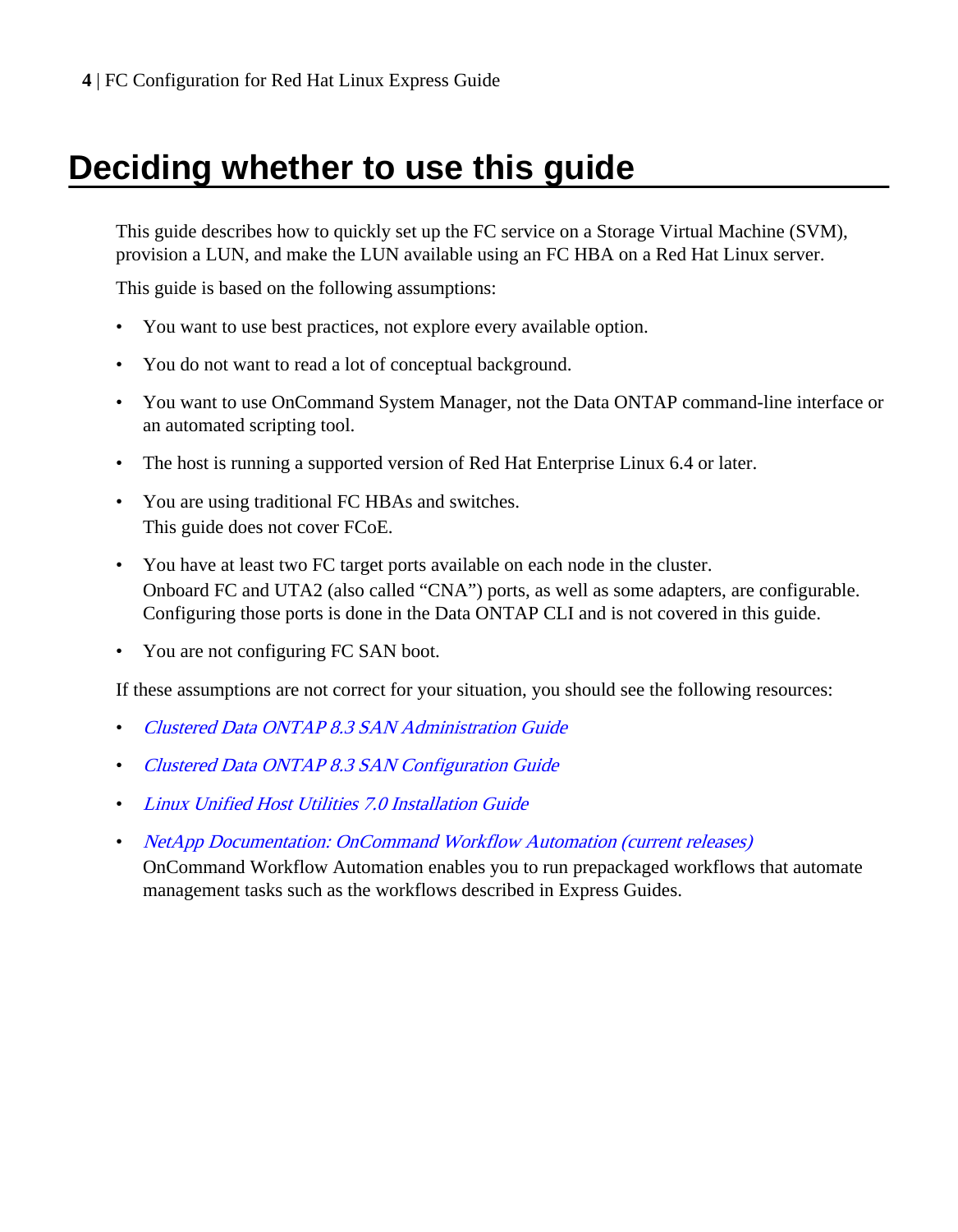# <span id="page-4-0"></span>**FC configuration and provisioning workflow**

When you make storage available to a host using FC, you provision a volume and LUN on the Storage Virtual Machine (SVM), and then connect to the LUN from the host.

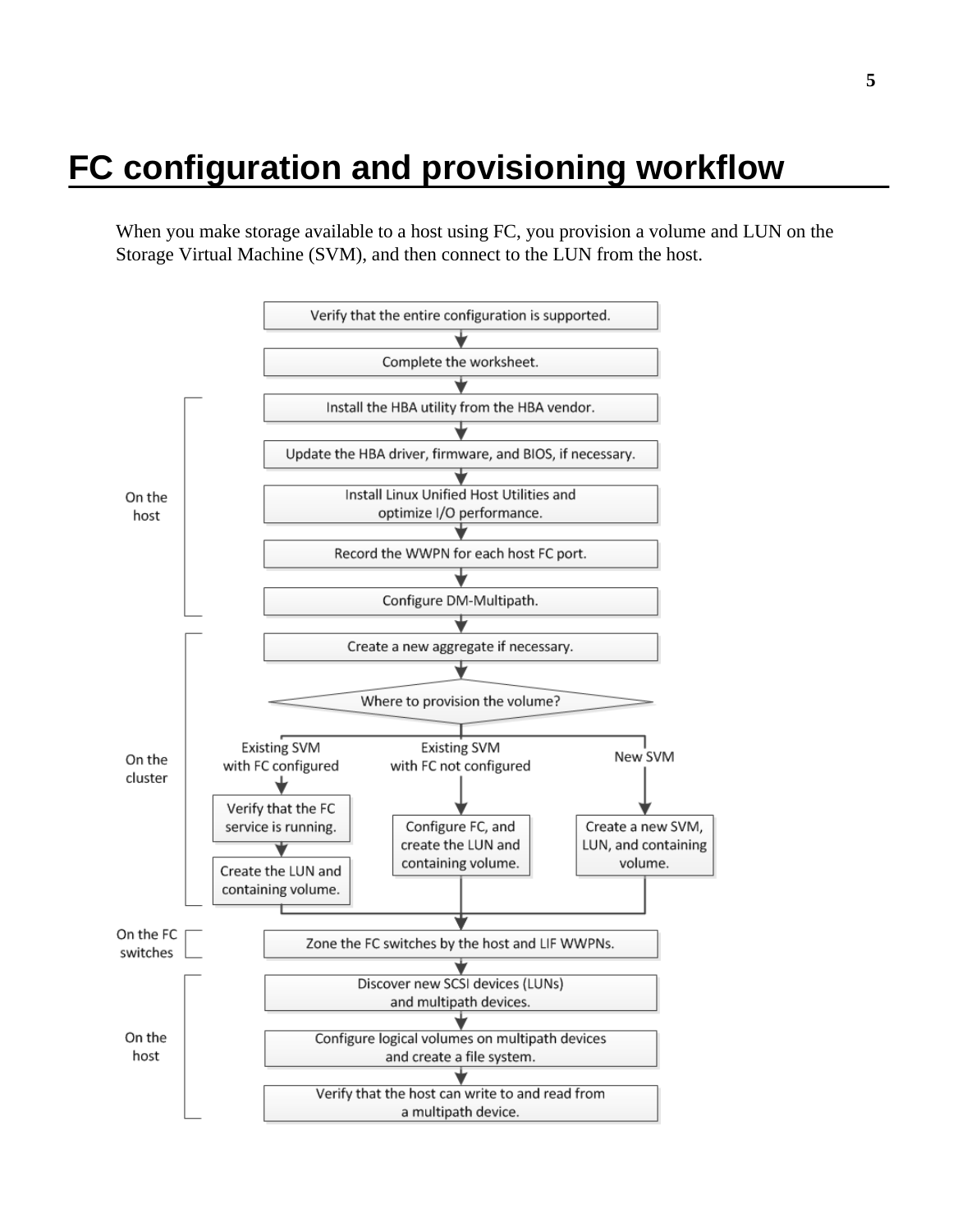# <span id="page-5-0"></span>**Verifying that the FC configuration is supported**

To ensure reliable operation, you must verify that the entire FC configuration is supported. The Interoperability Matrix lists the supported configurations.

## **Steps**

- **1.** Go to the *[NetApp Interoperability Matrix Tool](http://mysupport.netapp.com/matrix)* to verify that you have a supported combination of the following components:
	- Data ONTAP software
	- Host computer CPU architecture (for standard rack servers)
	- Specific processor blade model (for blade servers)
	- FC host bus adapter (HBA) model and driver, firmware, and BIOS versions
	- Storage protocol (FC)
	- Linux operating system version
	- DM-Multipath package
	- Linux Unified Host Utilities
- **2.** Click the configuration name for the selected configuration.

Details for that configuration are displayed in the Configuration Details window.

- **3.** Review the information in the following tabs:
	- Notes

Lists important alerts and information that are specific to your configuration. Review the alerts to identify the packages that are required for your operating system.

• Policies and Guidelines Provides general guidelines for all SAN configurations.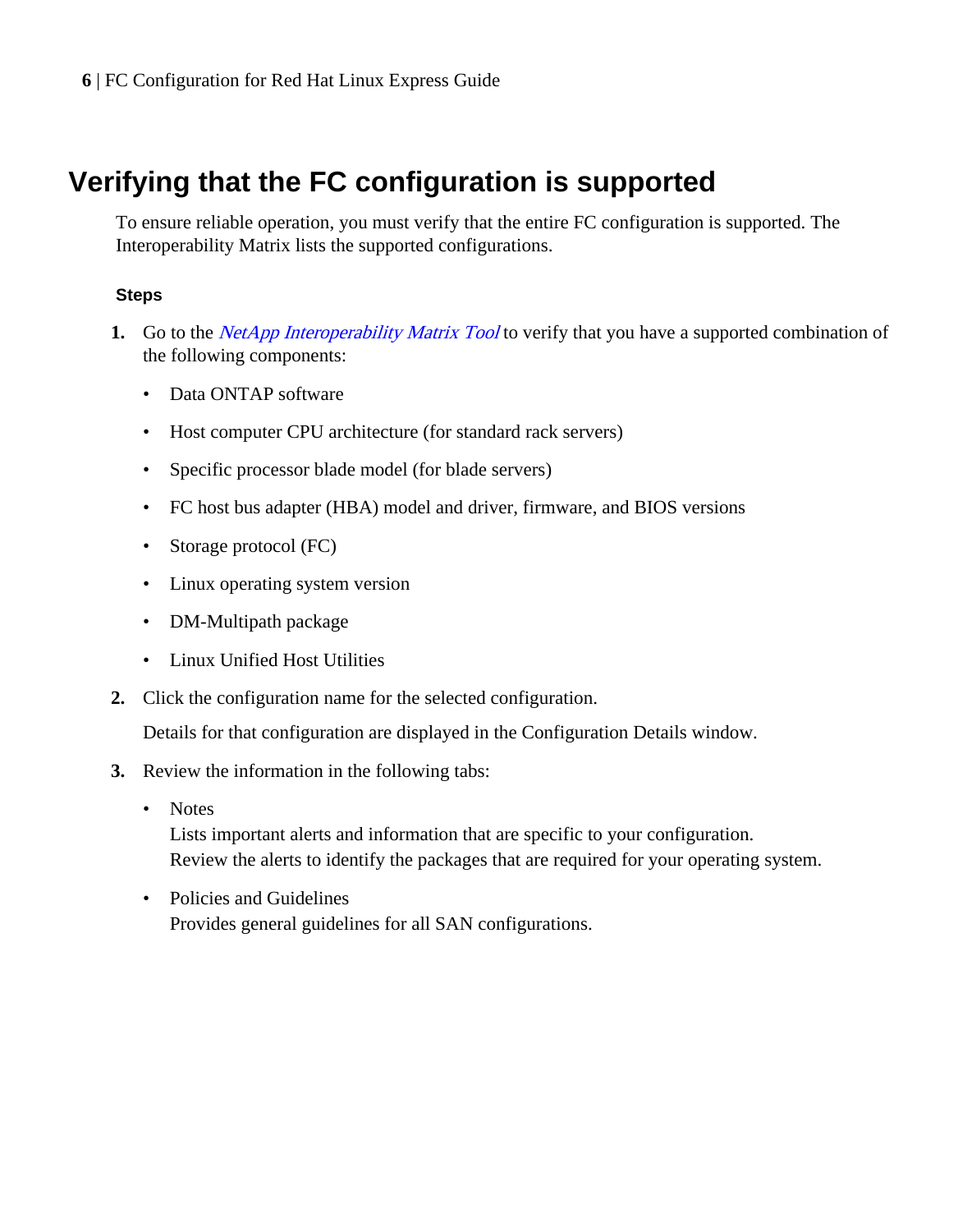# <span id="page-6-0"></span>**Completing the FC configuration worksheet**

You require FC initiator and target WWPNs and storage configuration information to perform FC configuration tasks.

## **FC host WWPNs**

| Port                                           | <b>WWPN</b> |
|------------------------------------------------|-------------|
| Initiator (host) port connected to FC switch 1 |             |
| Initiator (host) port connected to FC switch 2 |             |

## **FC target WWPNs**

You require two FC data LIFs for each node in the cluster. The WWPNs are assigned by Data ONTAP when you create the LIFs as part of creating the Storage Virtual Machine (SVM).



| LIF                                           | <b>WWPN</b> |
|-----------------------------------------------|-------------|
| Node 1 LIF with port connected to FC switch 1 |             |
| Node 2 LIF with port connected to FC switch 1 |             |
| Node 3 LIF with port connected to FC switch 1 |             |
| Node 4 LIF with port connected to FC switch 1 |             |
| Node 1 LIF with port connected to FC switch 2 |             |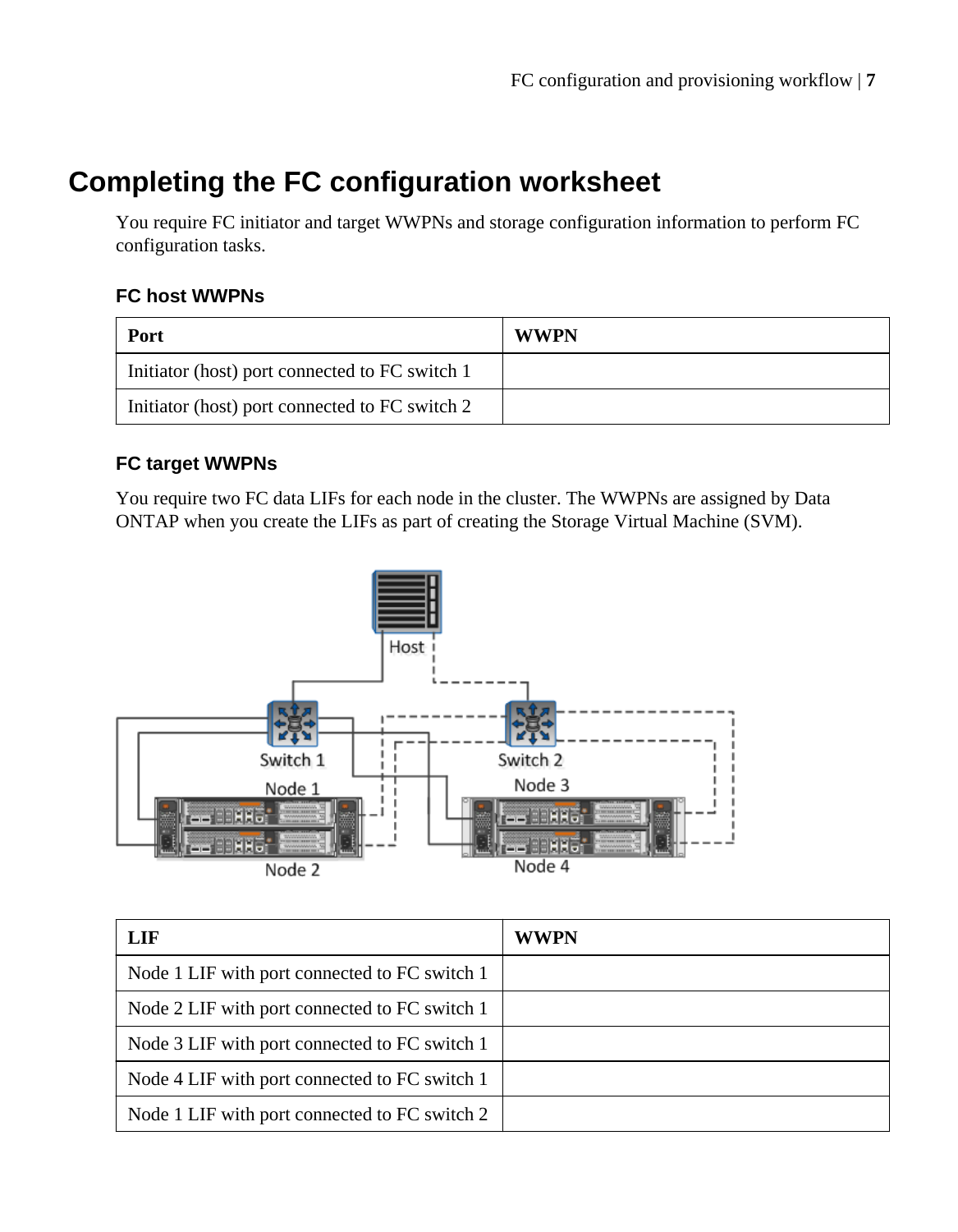| LIF                                           | <b>WWPN</b> |
|-----------------------------------------------|-------------|
| Node 2 LIF with port connected to FC switch 2 |             |
| Node 3 LIF with port connected to FC switch 2 |             |
| Node 4 LIF with port connected to FC switch 2 |             |

## **Storage configuration**

If the aggregate and SVM are already created, record their names here; otherwise, you can create them as required:

| Node to own LUN |  |
|-----------------|--|
| Aggregate name  |  |
| SVM name        |  |

## **LUN information**

| LUN size                          |  |
|-----------------------------------|--|
| LUN name (optional)               |  |
| <b>LUN</b> description (optional) |  |

## **SVM information**

If you are not using an existing SVM, you require the following information to create a new one:

| SVM name                      |               |
|-------------------------------|---------------|
| <b>SVM IPspace</b>            |               |
| Aggregate for SVM root volume |               |
| SVM user name (optional)      |               |
| SVM password (optional)       |               |
| SVM management LIF (optional) | Subnet:       |
|                               | IP address:   |
|                               | Network mask: |
|                               | Gateway:      |
|                               | Home node:    |
|                               | Home port:    |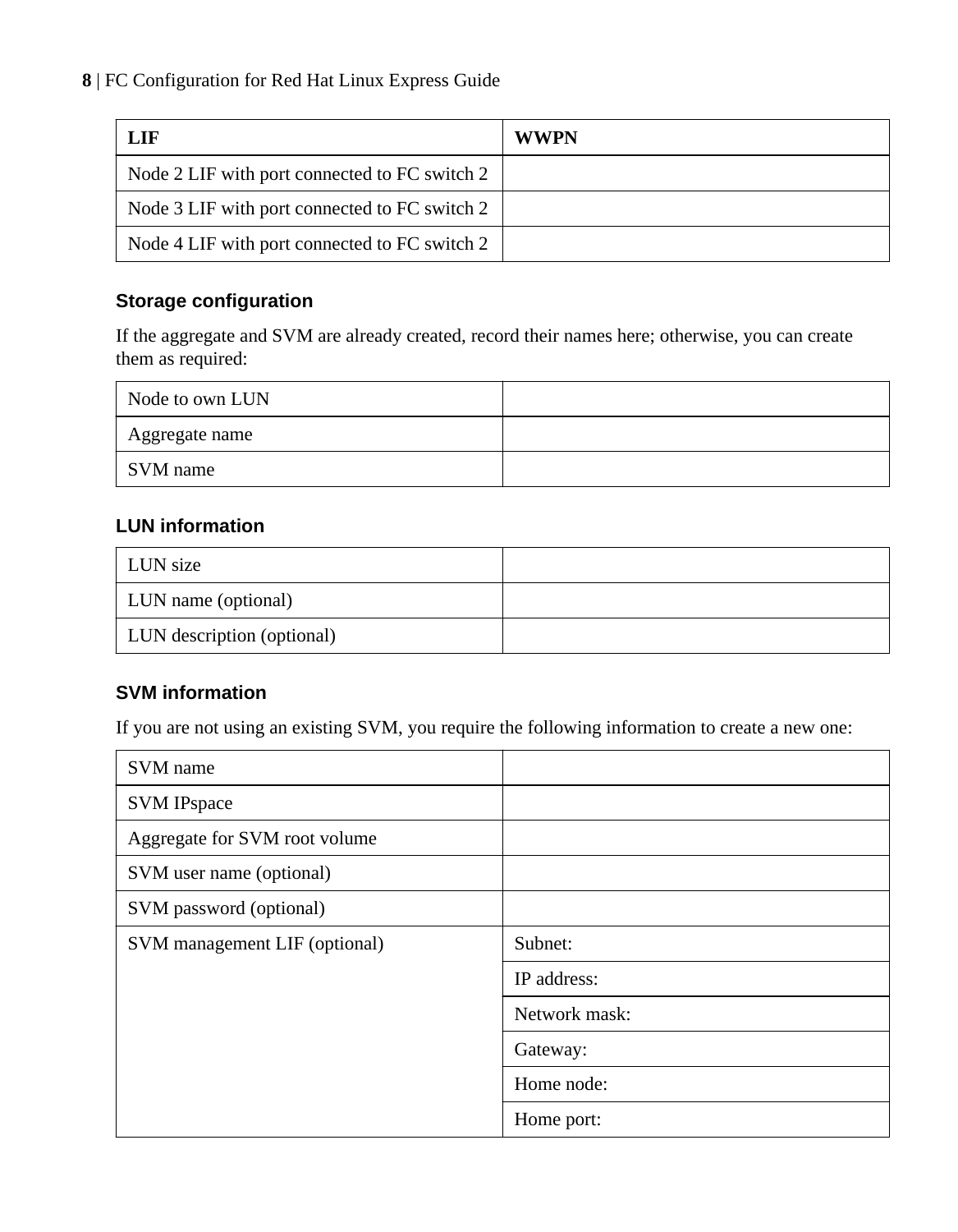# <span id="page-8-0"></span>**Installing the HBA utility from the HBA vendor**

The HBA utility enables you to view the worldwide port name (WWPN) of each FC port. The utility is also useful for troubleshooting FC issues.

## **About this task**

Each HBA vendor offers an HBA utility for their FC HBAs. You must download the correct version for your host operating system and CPU.

The following is a partial list of HBA utilities:

- Emulex OneCommand Manager for Emulex HBAs
- QLogic QConvergeConsole for QLogic HBAs

#### **Steps**

- **1.** Download the appropriate utility from your HBA vendor's web site.
- **2.** Run the installation program and follow the prompts to complete the installation.

#### **Related information**

[Emulex Downloads and Documentation](http://www.emulex.com/downloads) [QLogic: NetApp Downloads](http://driverdownloads.qlogic.com/QLogicDriverDownloads_UI/OEM_Product_List.aspx?oemid=372)

# **Updating the HBA driver, firmware, and BIOS**

If the FC host bus adapters (HBAs) in the Linux host are not running supported driver, firmware, and BIOS versions, you must update them.

#### **Before you begin**

You must have identified the supported driver, firmware, and BIOS versions for your configuration from the *[NetApp Interoperability Matrix Tool](http://mysupport.netapp.com/matrix)*.

#### **About this task**

Drivers, firmware, BIOS, and HBA utilities are provided by the HBA vendors.

#### **Steps**

**1.** List the installed HBA driver, firmware, and BIOS versions using the HBA utility from your HBA vendor.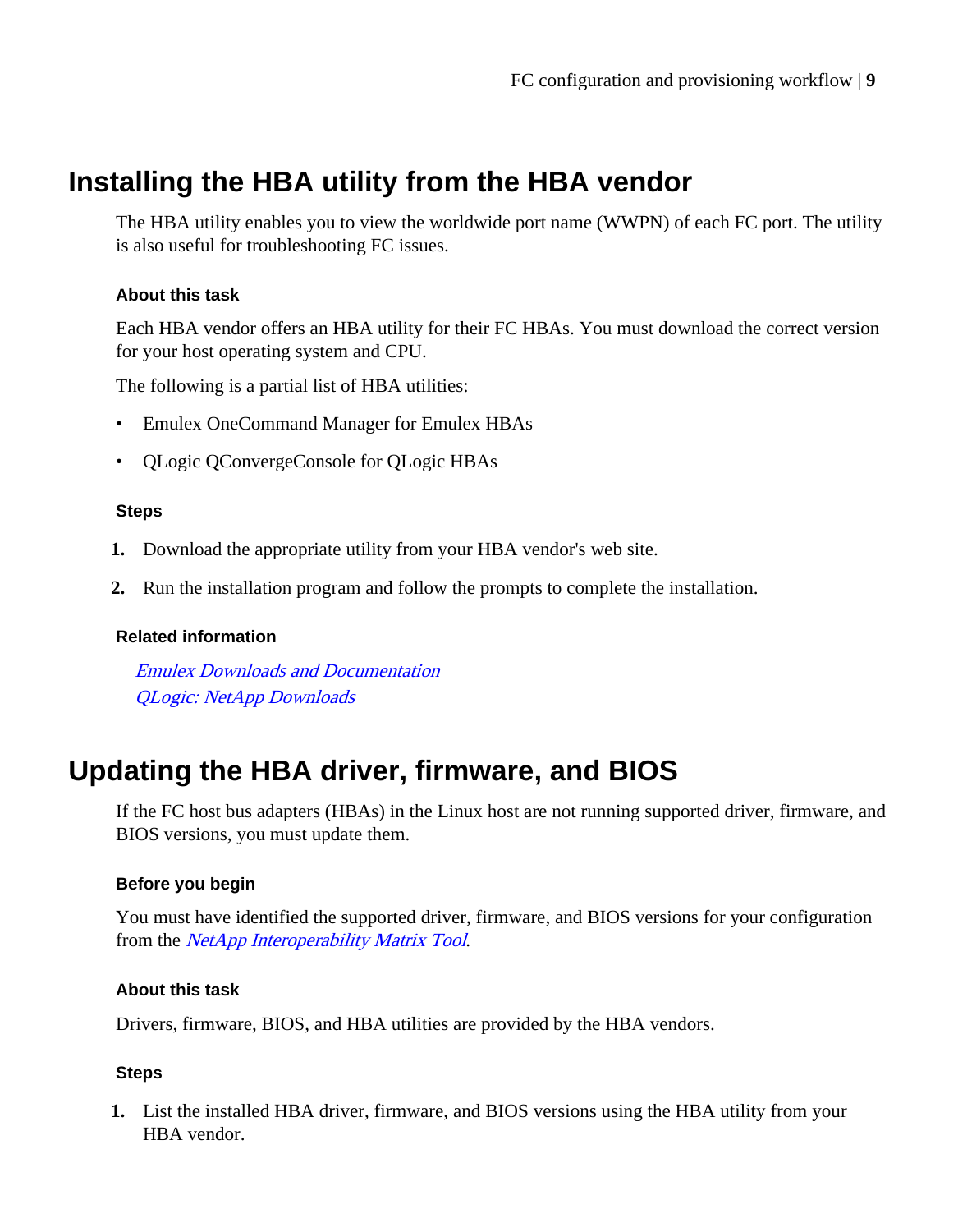<span id="page-9-0"></span>**2.** Download and install the new driver, firmware, and BIOS as needed from the HBA vendor's support site.

Installation instructions and any required installation utilities are available with the download.

# **Installing Linux Unified Host Utilities and optimizing I/O performance**

Linux Unified Host Utilities software includes the sanlun utility, a NetApp LUN reporting tool that you can use to display information about storage cluster nodes and Host Bus Adapters (HBAs) that are on the Linux host. You must also enable the correct server profile on the Linux host to optimize NetApp storage performance.

## **Before you begin**

You must have identified the supported Linux Unified Host Utilities version for your configuration by using the Interoperability Matrix. You must also have the tuned package, which is part of your Linux OS distribution and contains the tuned-adm command, which you use to set the server profile on the host.

## **Steps**

- **1.** Download the supported Linux Unified Host Utilities version from the NetApp Support Site. [NetApp Downloads: Software](http://mysupport.netapp.com/NOW/cgi-bin/software)
- **2.** Install software following the instructions in the Linux Unified Host Utilities installation documentation.
- **3.** For a physical host, ensure that you have set the enterprise-storage profile:

**tuned-adm profile enterprise-storage**

**4.** For a virtual host, ensure that you have set the virtual-guest profile:

**tuned-adm profile virtual-guest**

[Linux Unified Host Utilities 7.0 Installation Guide](https://library.netapp.com/ecm/ecm_download_file/ECMP1654941)

# **Recording the WWPN for each host FC port**

The worldwide port name (WWPN) is required to zone the FC switches and to create the igroups that allow the host to access its LUN.

## **Before you begin**

You must have installed the vendor's HBA utility for the HBAs in your host and verified HBAs are running supported driver, firmware, and BIOS versions for your configuration.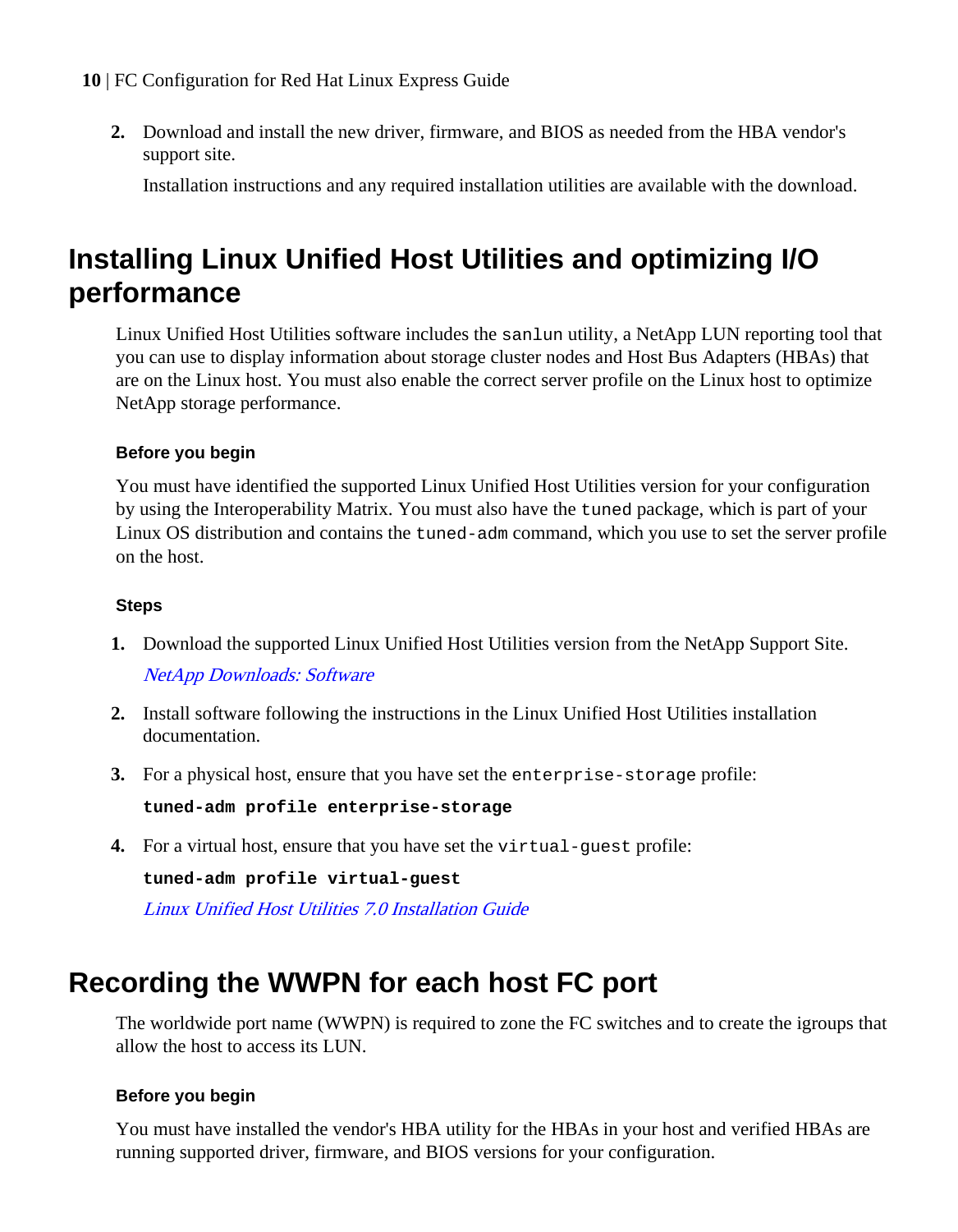## **About this task**

The WWPN is used for all configuration. You do not have to record the worldwide node name (WWNN).

## **Steps**

- **1.** Run the HBA utility for your FC HBA type.
- **2.** Select the HBA.
- **3.** Record the WWPN of each port.

### **Example**

The following example shows Emulex OneCommand Manager.

|      |      |                            |                |       | <b>∕ OneCommand™Manager (Local-Only)</b>                                                   |      |                     |
|------|------|----------------------------|----------------|-------|--------------------------------------------------------------------------------------------|------|---------------------|
| File | Edit |                            |                |       | View Port Discovery Batch                                                                  | Help |                     |
|      |      | -151                       |                | IG HE | All                                                                                        |      | Find Host:          |
|      | ⊢⊦   | Hosts<br>Host <sub>1</sub> | <b>42C2071</b> |       |                                                                                            |      | Discovery Inforr    |
|      |      |                            |                |       | ം - പല Port 0: 10:00:00:00:C9:73:5B:90<br><sup>:…</sup> ∞⊞ Port 1: 10:00:00:00:C9:73:5B:91 |      | Hosts:<br>Adapters: |

Other utilities, such as QLogic QConvergeConsole, provide the equivalent information.

**4.** Repeat the previous step for each FC HBA in the host.

In Linux, you can also obtain the WWPN by running the sanlun utility.

### **Example**

The following example shows output from the sanlun command.

```
# sanlun fcp show adapter -v
adapter name: host0<br>WWPN: 10000
WWPN: 10000000c9813a14<br>WWWW: 2000000c9813a14
                   WWNN: 20000000c9813a14
driver name: lpfc
model: LPe12002-M8
model description: Emulex LPe12002-M8 8Gb 2-port PCIe Fibre Channel 
Adapter
```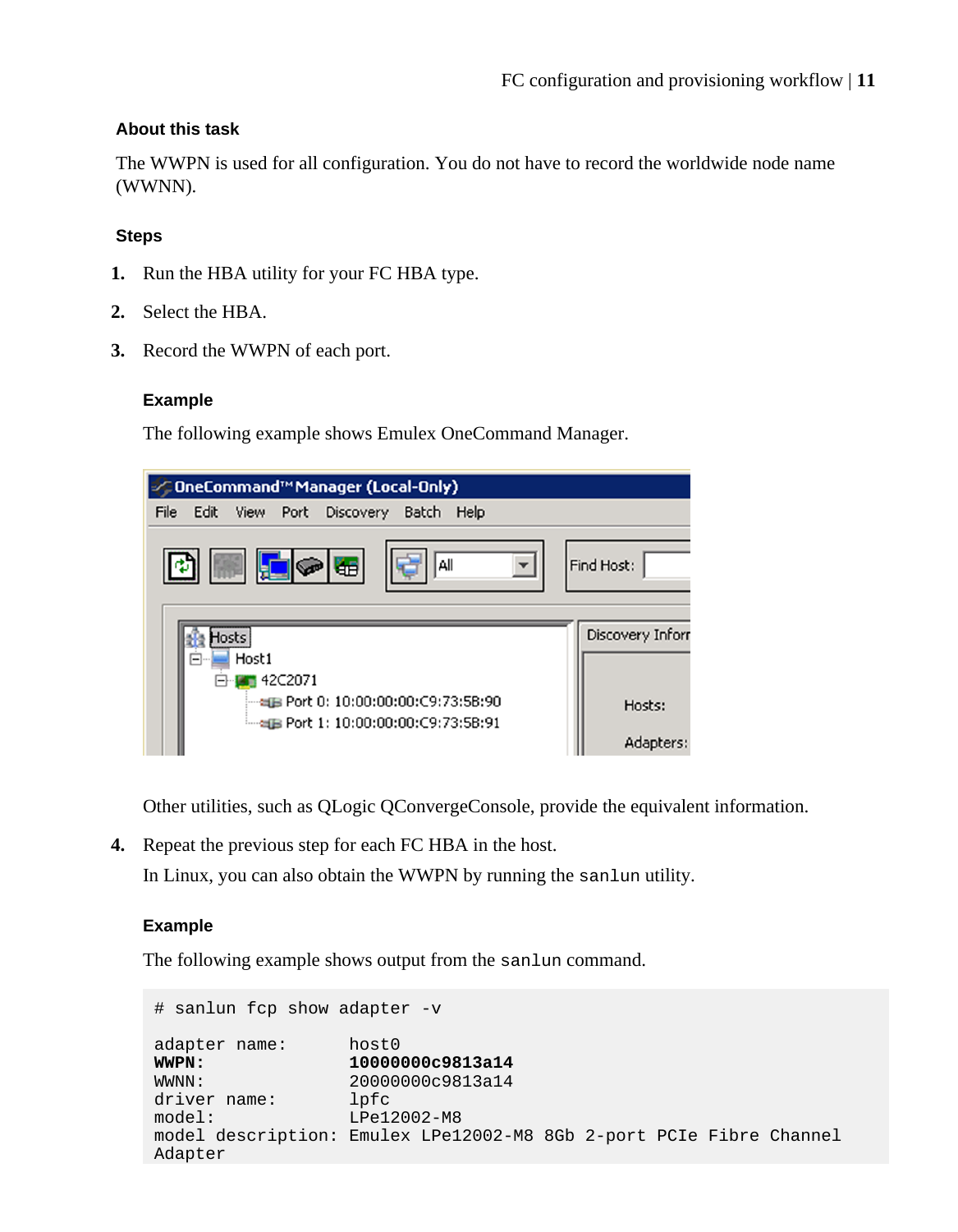```
serial number: VM84364896
hardware version: 31004549
driver version: 8.3.7.34.3p; HBAAPI(I) v2.3.b, 07-12-10
firmware version: 2.01A12 (U3D2.01A12)
Number of ports: 1
port type: Fabric
port state: Operational
supported speed: 2 GBit/sec, 4 GBit/sec, 8 GBit/sec
negotiated speed: 8 GBit/sec
OS device name: /sys/class/scsi_host/host0
adapter name: host5
WWPN: 10000000c9813a15
WWNN: 20000000c9813a15
driver name: lpfc
model: LPe12002-M8
model description: Emulex LPe12002-M8 8Gb 2-port PCIe Fibre Channel 
Adapter
serial number: VM84364896
hardware version: 31004549
driver version: 8.3.7.34.3p; HBAAPI(I) v2.3.b, 07-12-10
firmware version: 2.01A12 (U3D2.01A12)
Number of ports: 1
port type: Fabric
port state: Operational
supported speed: 2 GBit/sec, 4 GBit/sec, 8 GBit/sec
negotiated speed: 8 GBit/sec
OS device name: /sys/class/scsi_host/host5
```
# **Configuring DM-Multipath**

DM-Multipath manages multiple paths between the Linux host and the storage cluster. Configuring DM-Multipath on a LUN, which appears to the Linux host as a SCSI device, ensures that your Linux host can access its LUN on the storage cluster if a path or component fails.

## **Before you begin**

You must have identified the required version of DM-Multipath from the *[NetApp Interoperability](http://mysupport.netapp.com/matrix)* [Matrix Tool](http://mysupport.netapp.com/matrix).

### **Steps**

- **1.** Edit the /etc/multipath.conf file as follows:
	- a. Determine if there are non-NetApp SCSI devices to exclude (blacklist).

These are devices that are not displayed when you enter the sanlun lun show command.

• If there are non-NetApp SCSI devices to exclude, enter the WWID for the devices in the blacklist section of the multipath.conf file.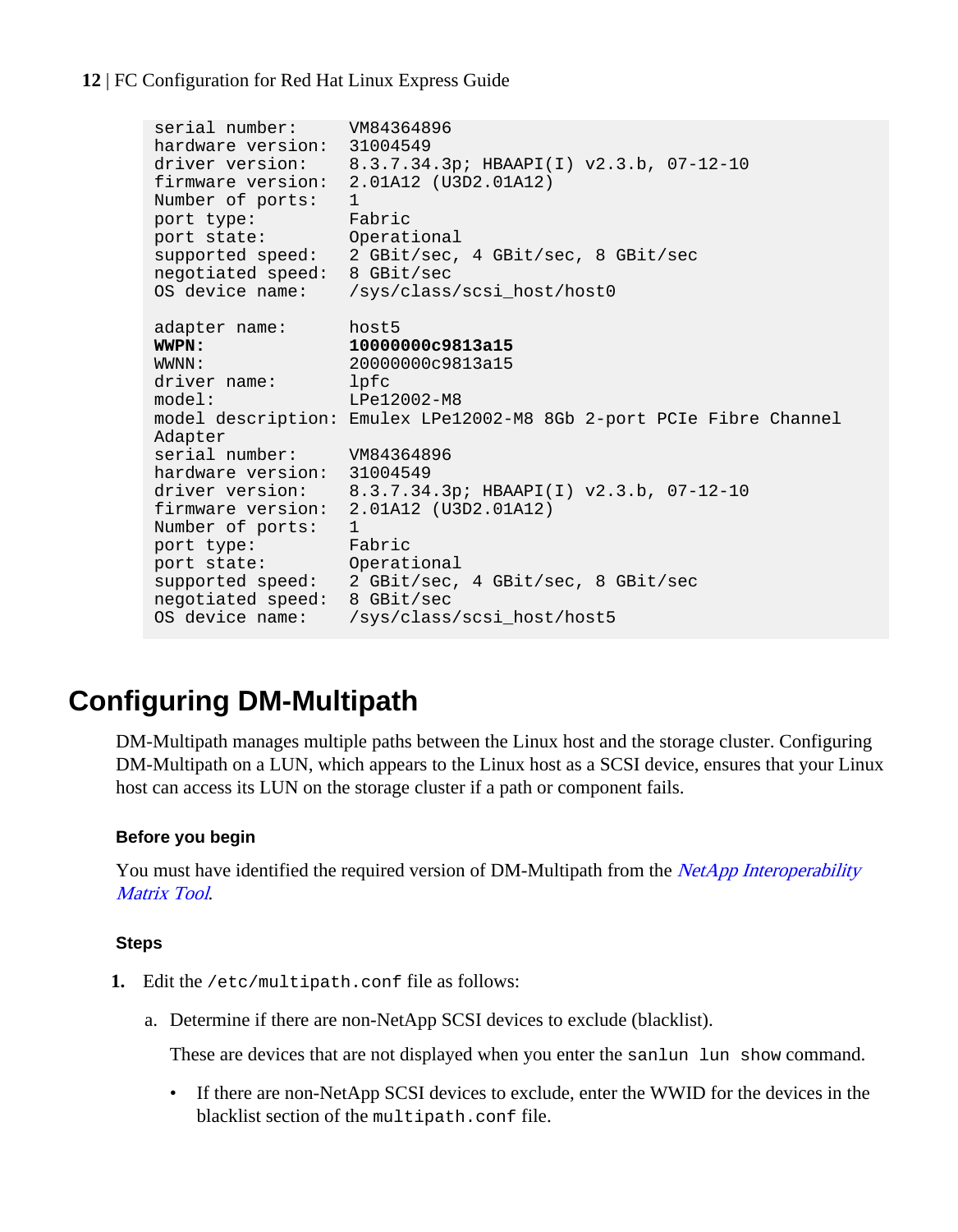To display the WWID of a non-NetApp SCSI device, enter the following command on the device that you want to exclude, where <SCSI\_device\_name> is a device that you specify:

```
/lib/udev/scsi_id -gud /dev/<SCSI_device_name>
```
For example, if /dev/sda is the non-NetApp SCSI device that you want to exclude, you would type:

```
/lib/udev/scsi_id -gud /dev/sda
```
This displays the WWID of the device, which you can copy and paste in the multipath.conf file.

## **Example**

In the following example showing the blacklist section of the multipath.conf file, the non-NetApp SCSI device with WWID 3600508e000000000753250f933cc4606 is excluded:

```
blacklist {
 wwid 3600508e000000000753250f933cc4606
 devnode "^(ram|raw|loop|fd|md|dm-|sr|scd|st)[0-9]*"
 devnode "^hd[a-z]"
          devnode "^cciss.*"
}
```
- If there are no devices to exclude, remove the *wwid* line altogether from the multipath.conf file.
- b. Enable NetApp recommended DM-Multipath settings by appending the following string to the end of the kernel line in the bootloader:

```
rdloaddriver=scsi_dh_alua
```
**2.** Start the DM-Multipath daemon:

```
/etc/init.d/multipathd start
```
**3.** To ensure that the multipath daemon always starts during system boot, add the multipath service to the boot sequence:

### **chkconfig multipathd on**

- **4.** Reboot the Linux host.
- **5.** Verify that the rdloaddriver setting appears in the output when you run cat /proc/ cmdline.

## **Example**

The rdloaddriver setting appears as one of several boot options that are passed to the kernel: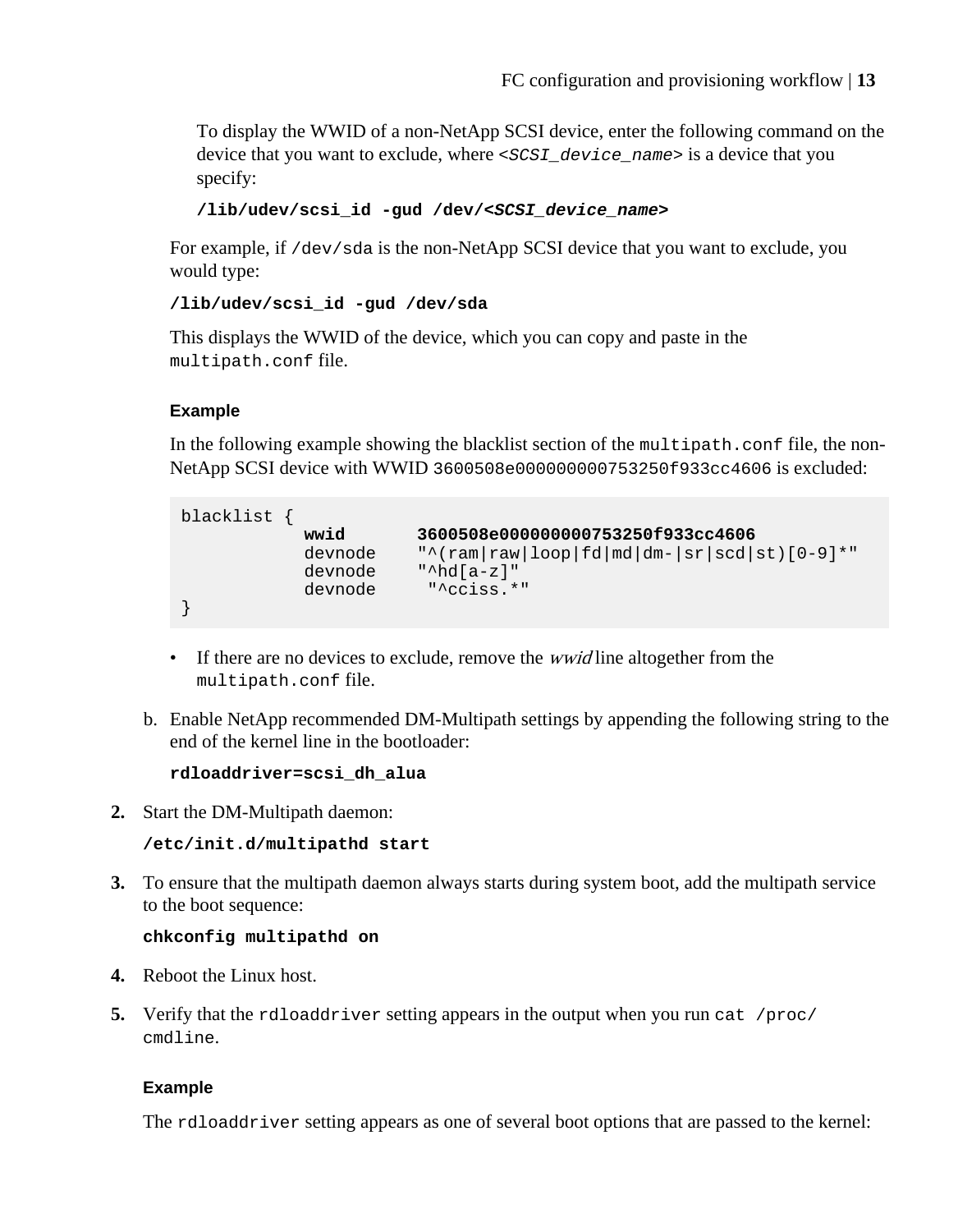```
# cat /proc/cmdline
ro root=/dev/mapper/vg_ibmx3650210104-lv_root rd_NO_LUKS 
LANG=en_US.UTF-8 rd_NO_MD rd_LVM_LV=vg_ibmx3650210104/lv_root
SYSFONT=latarcyrheb-sun16 rd_LVM_LV=vg_ibmx3650210104/lv_swap 
crashkernel=129M@0M KEYBOARDTYPE=pc KEYTABLE=us rd_NO_DM rhgb quiet 
rdloaddriver=scsi_dh_alua
```
# **Creating an aggregate**

If you do not want to use an existing aggregate, you can create a new aggregate to provide physical storage to the volume you are provisioning.

### **Steps**

- **1.** Enter the URL **https://IP-address-of-cluster-management-LIF** in a web browser and log in to System Manager using your cluster administrator credential.
- **2.** In the navigation pane, expand the **Cluster** hierarchy and click **Storage > Aggregates**.
- **3.** Click **Create**.
- **4.** Follow the instructions on the screen to create the aggregate using the default RAID-DP configuration, and then click **Create**.

| <b>Create Aggregate</b>    |                                                                              |               |
|----------------------------|------------------------------------------------------------------------------|---------------|
|                            | To create an aggregate, select a disk type then specify the number of disks. |               |
| Name:                      | aggr2                                                                        |               |
| Disk Type:                 | <b>SAS</b>                                                                   | <b>Browse</b> |
| Number of Disks:           | ÷<br>Max: 8 (excluding 1 hot spare), min: 5 for RAID-DP<br>8                 |               |
| <b>RAID Configuration:</b> | RAID-DP; RAID group size of 16 disks                                         | Change        |
| New Usable Capacity:       | 4.968 TB (Estimated)                                                         |               |

### **Result**

The aggregate is created with the specified configuration and added to the list of aggregates in the Aggregates window.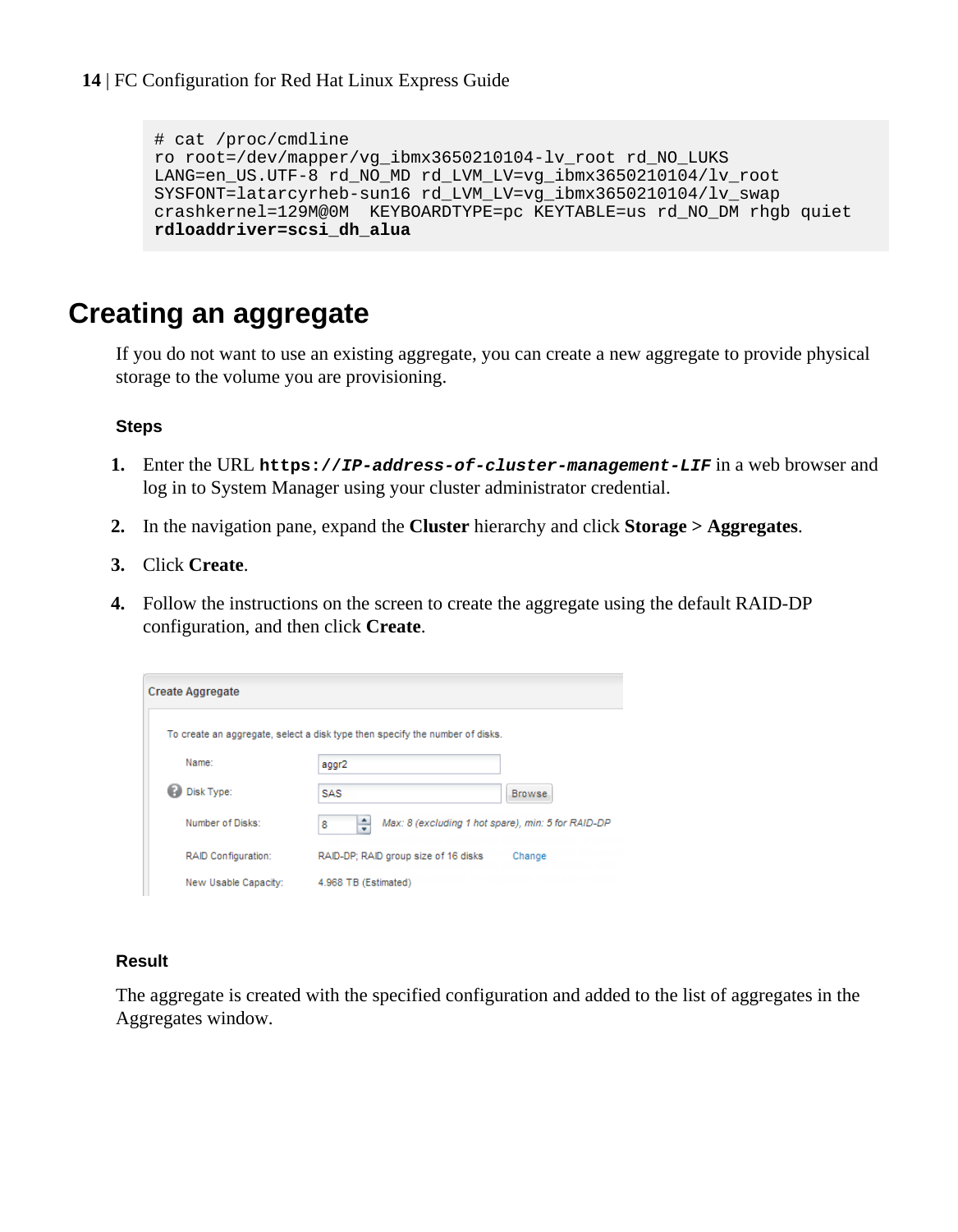# <span id="page-14-0"></span>**Deciding where to provision the volume**

Before you provision a volume to contain your LUNs, you need to decide whether to add the volume to an existing Storage Virtual Machine (SVM) or to create a new SVM for the volume. You might also need to configure FC on an existing SVM.

## **About this task**

If an existing SVM is already configured with the needed protocols and has LIFs that can be accessed from the host, it is easier to use the existing SVM.

You can create a new SVM to separate data or administration from other users of the storage cluster. There is no advantage to using separate SVMs just to separate different protocols.

## **Choices**

- If you want to provision volumes on an existing SVM that is already configured for FC, see Verifying that the FC service is running on an existing SVM on page 15.
- If you want to provision volumes on an existing SVM that has FC enabled but not configured, see [Configuring FC on an existing SVM](#page-17-0) on page 18.

This is the case when you followed another Express Guide to create the SVM while configuring a different protocol.

• If you want to provision volumes on a new SVM, see *[Creating a new SVM](#page-18-0)* on page 19.

## **Verifying that the FC service is running on an existing SVM**

If you choose to use an existing Storage Virtual Machine (SVM), you must verify that the FC service is running on the SVM. You must also verify that FC LIFs are already created.

## **Before you begin**

You must have selected an existing SVM on which you plan to create a new LUN.

## **Steps**

- **1.** From the OnCommand System Manager home page, double-click the appropriate storage system.
- **2.** Expand the **Storage Virtual Machines** hierarchy in the left navigation pane.
- **3.** In the navigation pane, select the SVM, and then click **Configuration > Protocols > FC/FCoE**.
- **4.** Verify that the FC service is running.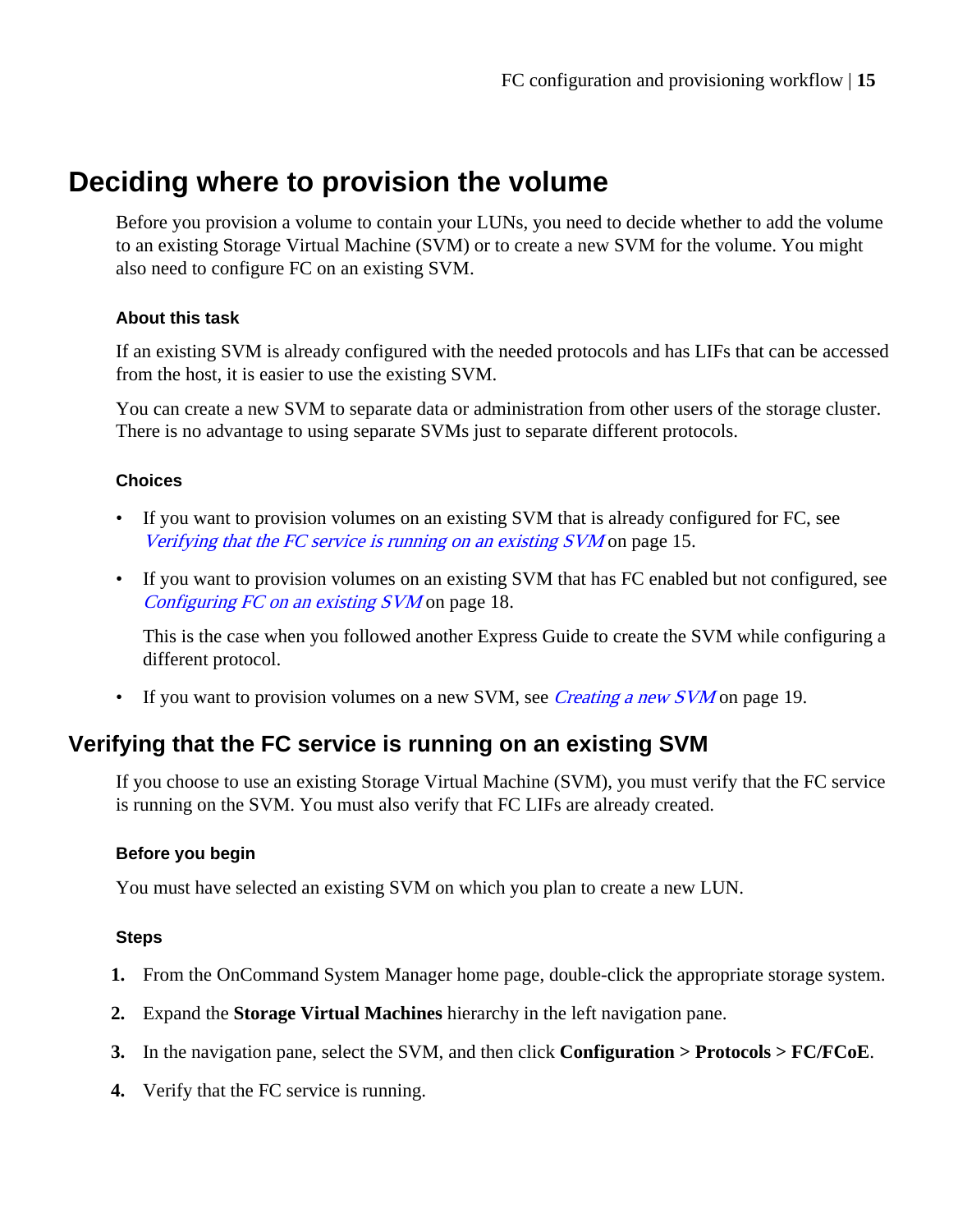<span id="page-15-0"></span>

| «                                                                            | <b>FC/FCoE</b>                                                           |                              |                |                  |  |  |
|------------------------------------------------------------------------------|--------------------------------------------------------------------------|------------------------------|----------------|------------------|--|--|
| ÷<br>Cluster                                                                 | <b>Z</b> Edit Start Stop <b>G</b> Refresh                                |                              |                |                  |  |  |
| -<br><b>Storage Virtual Machines</b>                                         | Status:                                                                  | ● FC/FCoE service is running |                |                  |  |  |
| $\hat{}$<br>$\triangleq \frac{m}{\sqrt{mn}}$ innovate<br>$\triangle$ EE FC 1 | WWNN:<br>FC/FCoE Interfaces:                                             | 20:05:00:a0:98:29:18:76      |                |                  |  |  |
| ▷ 图 Storage<br>$\triangleright$ $\frac{100}{100}$ Policies                   | Network Interface<br><b>Current Port</b><br><b>WWPN</b><br><b>Status</b> |                              |                |                  |  |  |
| Protection                                                                   | $FC_1_1$                                                                 | 20:10:00:a0:98:29:18:76      | innovate-01:0b | <b>O</b> Enabled |  |  |
| ⊿ Configuration<br>Network Interf                                            | $FC 2_1$                                                                 | 20:11:00:a0:98:29:18:76      | innovate-02:0b | $\Theta$ Enabled |  |  |
| $\triangle$ $\rightarrow$ Protocols                                          | FC 1 2                                                                   | 20:04:00:a0:98:29:18:76      | innovate-02:0a | <b>O</b> Enabled |  |  |
| <b>C</b> iSCSI                                                               | $FC_2_2$                                                                 | 20:03:00:a0:98:29:18:76      | innovate-01:0a | $\Theta$ Enabled |  |  |
| FC/FCoE                                                                      |                                                                          |                              |                |                  |  |  |

If the FC service is not running, start the FC service or create a new SVM.

**5.** Verify that there are at least two FC LIFs listed for each node.

If there are fewer than two FC LIFs per node, update the FC configuration on the SVM or create a new SVM for FC.

## **Creating a LUN and its containing volume**

You use the Create LUN wizard to create a LUN and the FlexVol volume that contains the LUN. The wizard also creates the igroup and maps the LUN to the igroup, which enables the specified host to access the LUN.

## **Before you begin**

- There must be an aggregate with enough free space to contain the LUN.
- There must be a Storage Virtual Machine (SVM) with the FC protocol enabled and the appropriate LIFs created.
- You must have recorded the WWPNs of the host FC ports.

### **About this task**

If your organization has a naming convention, you should use names for the LUN, volume, and so on that fit your convention. Otherwise, you should accept the default names.

### **Steps**

- **1.** From the OnCommand System Manager home page, double-click the appropriate storage system.
- **2.** Expand the **Storage Virtual Machines** hierarchy in the left navigation pane.
- **3.** In the navigation pane, select the SVM, and then click **Storage > LUNs**.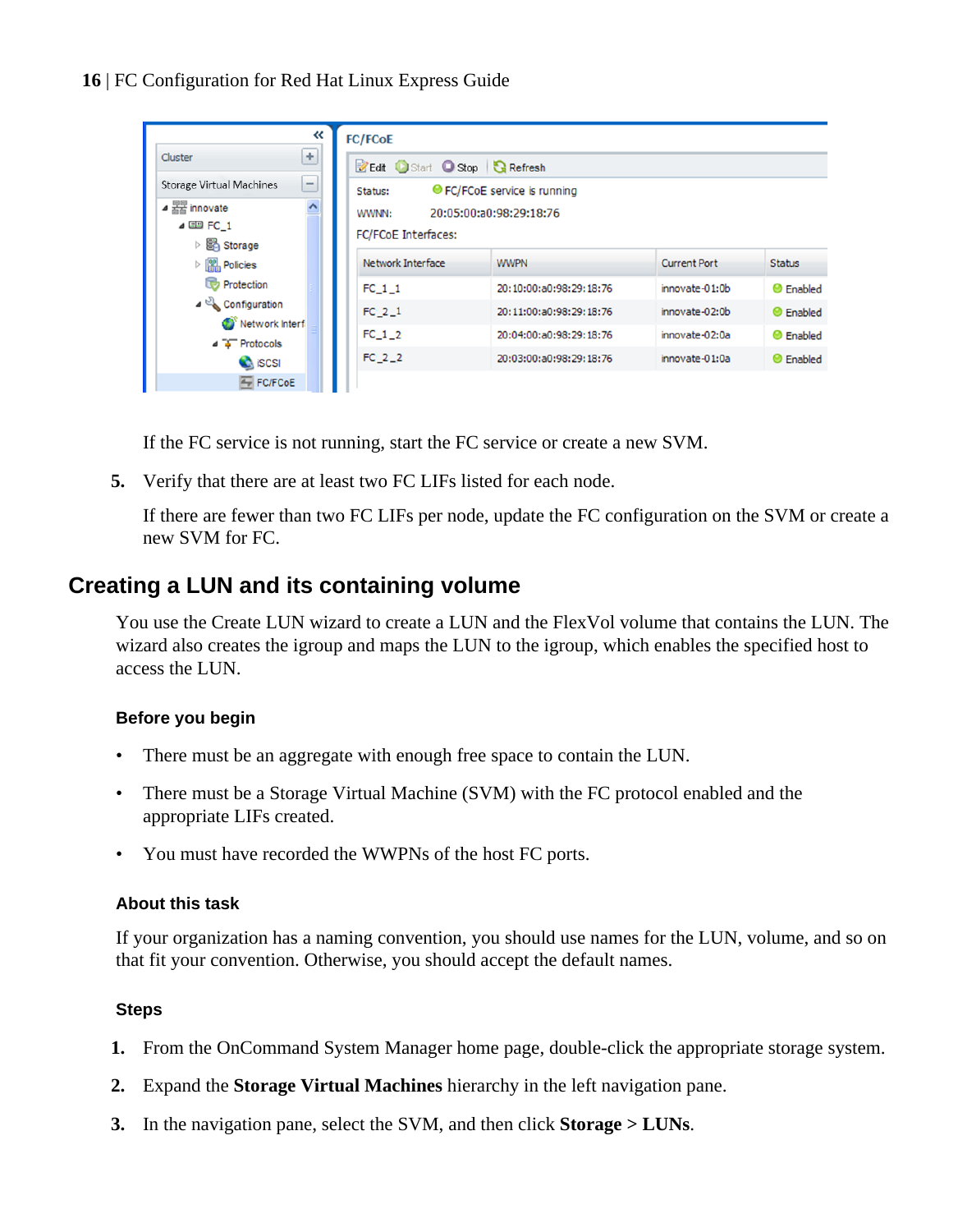- **4.** In the **LUN Management** tab, click **Create**, and then type or select information as prompted by the wizard.
- **5.** On the **General Properties** page, select the LUN type **Linux** for LUNs used directly by the Linux host.

Leave the **Thin Provisioned** check box unselected.

| Type:        | Linux |    |  |
|--------------|-------|----|--|
|              |       |    |  |
| Size:<br>750 |       | GB |  |

**6.** On the **LUN Container** page, create a new FlexVol volume.

| <b>Create LUN Wizard</b>                                                                                                                                                                         |                         |        |  |  |
|--------------------------------------------------------------------------------------------------------------------------------------------------------------------------------------------------|-------------------------|--------|--|--|
| <b>LUN Container</b><br>You can let the wizard create a volume or you can choose an existing                                                                                                     |                         |        |  |  |
| The wizard automatically chooses the aggregate with most free space for crea<br>LUN. But you can choose a different aggregate of your choice. You can also s<br>volume/gtree to create your LUN. |                         |        |  |  |
| Create a new flexible volume in                                                                                                                                                                  |                         |        |  |  |
| Aggregate Name:                                                                                                                                                                                  | aggr2                   | Choose |  |  |
| Volume Name:                                                                                                                                                                                     | lun 16072013 091745 vol |        |  |  |

- **7.** On the **Initiators Mapping** page, click **Add Initiator Group**, enter the required information on the **General** tab, and then on the **Initiators** tab, enter all the WWPNs of the host FC ports that you recorded.
- **8.** Confirm the details, and then click **Finish** to complete the wizard.

#### **Related information**

[Clustered Data ONTAP 8.3 System Administration Guide for Cluster Administrators](https://library.netapp.com/ecm/ecm_download_file/ECMP1636037)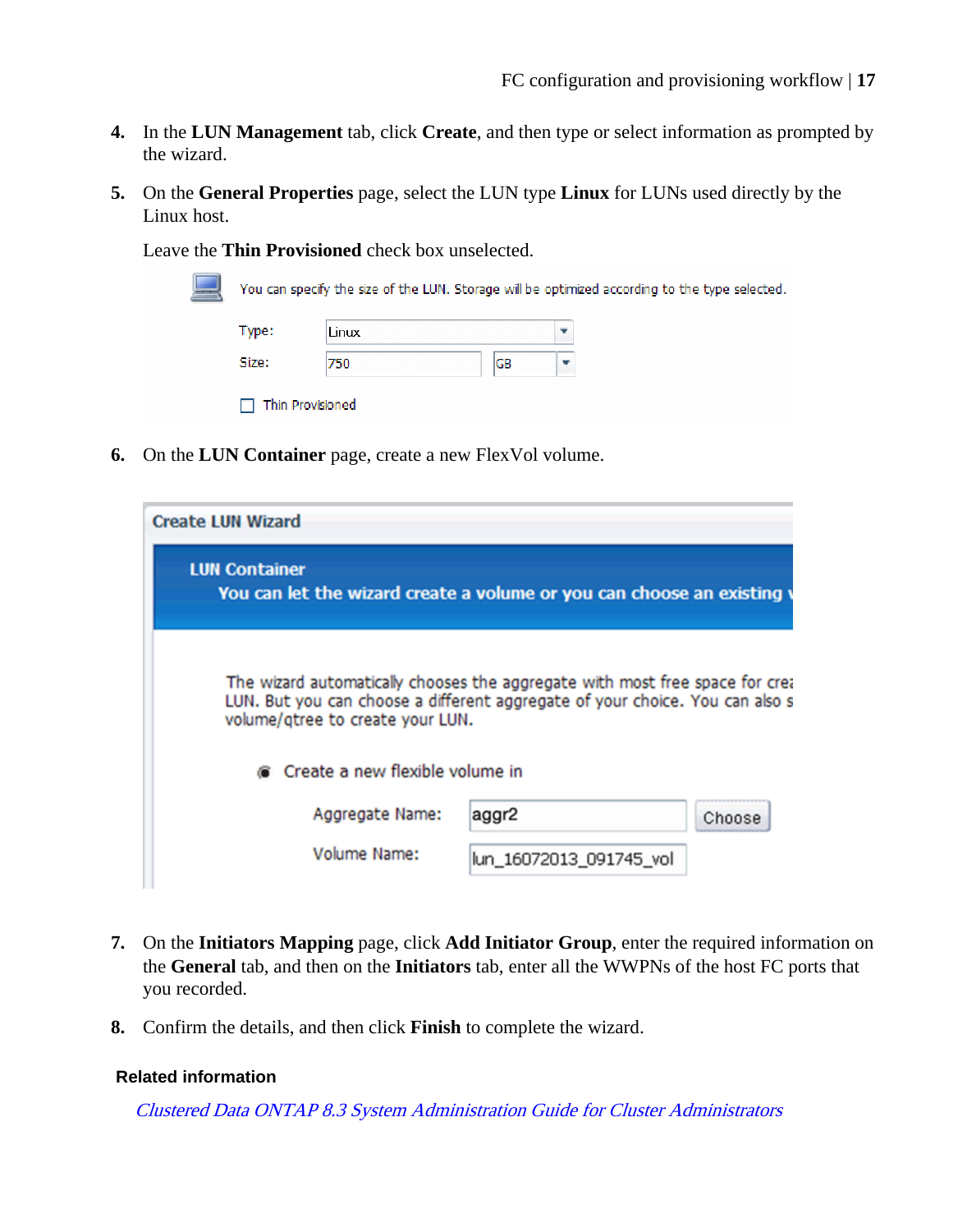## <span id="page-17-0"></span>**Configuring FC on an existing SVM**

You can configure FC on an existing Storage Virtual Machine (SVM) and create a LUN and its containing volume with a single wizard. The FC protocol must already be enabled but not configured on the SVM. This topic is intended for SVMs for which you are configuring multiple protocols, but have not yet configured FC.

## **Before you begin**

Your FC fabric must be configured and the desired physical ports must be connected to the fabric.

## **Steps**

- **1.** In the navigation pane, expand the **Storage Virtual Machines** hierarchy, and select the SVM.
- **2.** In the SVM **Details** pane, verify that **FC/FCoE** is displayed with a gray background, which indicates that the protocol is enabled but not fully configured.

If **FC/FCoE** is displayed with a green background, the SVM is already configured.



**3.** Click the **FC/FCoE** protocol link with the gray background.

The Configure FC/FCoE Protocol window is displayed.

- **4.** Configure the FC service and LIFs from the **Configure FC/FCoE protocol** page:
	- a. Select the **Configure Data LIFs for FC** check box.
	- b. Enter **2** in the **LIFs per node** field.

Two LIFs are required for each node, to ensure availability and data mobility.

c. Click **Submit & Continue**.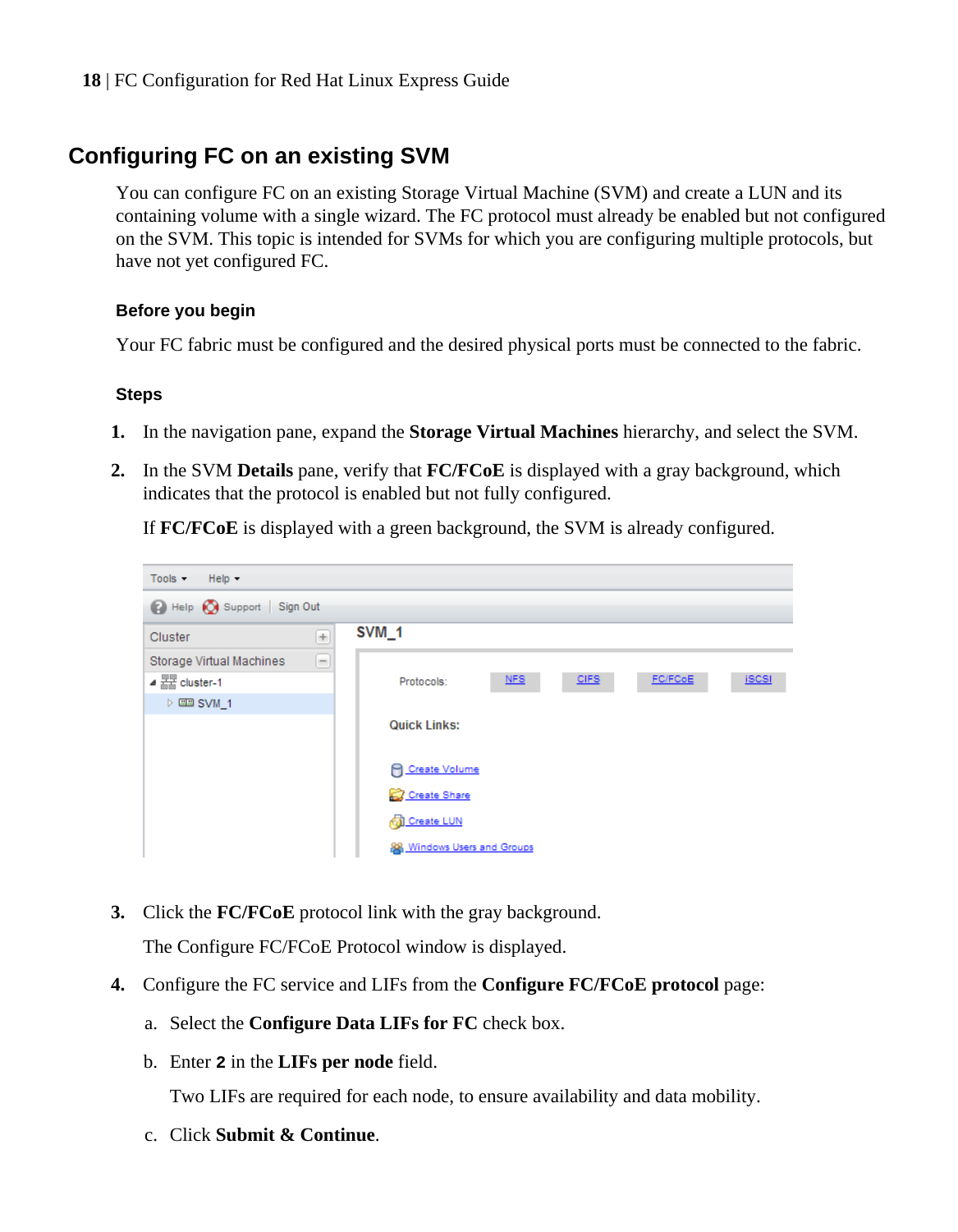## <span id="page-18-0"></span>**Example**

|                | <b>Storage Virtual Machine (SVM) Setup</b> |                |                                                            |                                                                                                                  |                                            |                                    |  |
|----------------|--------------------------------------------|----------------|------------------------------------------------------------|------------------------------------------------------------------------------------------------------------------|--------------------------------------------|------------------------------------|--|
|                |                                            |                | 2                                                          | 3                                                                                                                | 4                                          | 5                                  |  |
|                | Enter SVM basic details                    |                | <b>Configure CIFS/NFS</b><br>protocol                      | Configure iSCSI protocol                                                                                         | <b>Configure FC/FCoE</b><br>protocol       | Enter SVM administrator<br>details |  |
|                | <b>Configure FC/FCoE protocol</b>          |                |                                                            |                                                                                                                  |                                            |                                    |  |
|                |                                            |                | ? Configure LIFs to access the data using FC/FCoE protocol |                                                                                                                  |                                            |                                    |  |
|                | Data Interface (LIF) Configuration         |                |                                                            |                                                                                                                  |                                            |                                    |  |
|                |                                            |                |                                                            | Both FC and FCoE enabled hardware found. Click on the appropriate checkbox to configure the FC and/or FCoE LIFs. |                                            |                                    |  |
| $\overline{v}$ | Configure Data LIFs for FC                 |                |                                                            |                                                                                                                  |                                            |                                    |  |
|                |                                            |                |                                                            |                                                                                                                  |                                            |                                    |  |
|                | LIFs per node:                             | $\overline{2}$ |                                                            |                                                                                                                  | Provision a Lun for FCP storage (Optional) |                                    |  |
|                |                                            |                | (Minimum: 1, Maximum: 2)                                   | Lun Size:                                                                                                        | <b>GB</b>                                  |                                    |  |
|                |                                            |                |                                                            | LUN OS Type: Linux                                                                                               |                                            | v                                  |  |
|                |                                            |                |                                                            |                                                                                                                  |                                            |                                    |  |
|                |                                            |                |                                                            | Host Initiator:                                                                                                  |                                            |                                    |  |
|                |                                            |                | Review or Edit the Interface Association                   |                                                                                                                  |                                            |                                    |  |
|                |                                            |                |                                                            |                                                                                                                  |                                            |                                    |  |
|                | Configure Data LIFs for FCoE               |                |                                                            |                                                                                                                  |                                            |                                    |  |

**5.** Review the **Summary** page, record the LIF information, and then click **OK**.

## **Creating a new SVM**

The Storage Virtual Machine (SVM) provides the FC target through which a host accesses LUNs. When you create the SVM, you also create logical interfaces (LIFs) and the LUN and its containing volume. You can create a new SVM to separate data or administration from other users of the storage cluster.

### **Before you begin**

• Your FC fabric must be configured and the desired physical ports must be connected to the fabric.

### **Steps**

- **1.** Expand the **Storage Virtual Machines** hierarchy in the left navigation pane.
- **2.** Click **Create**.
- **3.** In the **Storage Virtual Machine (SVM) Setup** window, create the SVM: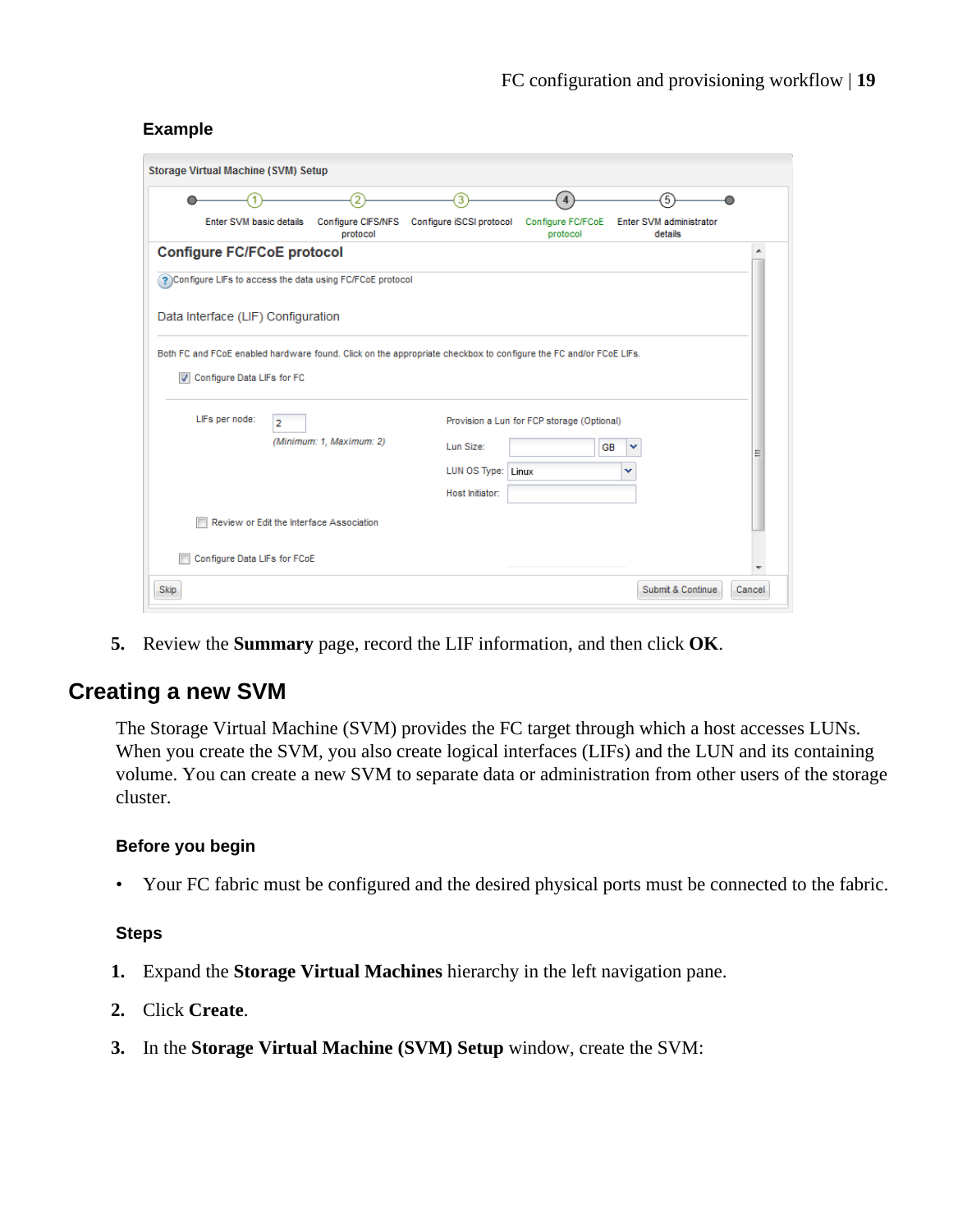| <b>SVM Details</b> |                                                                                                                                                                                          |  |  |  |  |  |  |
|--------------------|------------------------------------------------------------------------------------------------------------------------------------------------------------------------------------------|--|--|--|--|--|--|
|                    | ? Specify a unique name and the data protocols for the SVM                                                                                                                               |  |  |  |  |  |  |
| SVM Name:          | vs0.example.com                                                                                                                                                                          |  |  |  |  |  |  |
| <b>IPspace:</b>    | Default<br>v                                                                                                                                                                             |  |  |  |  |  |  |
| Volume Type:       | <b>ElexVol volumes</b><br>Infinite Volume                                                                                                                                                |  |  |  |  |  |  |
|                    | An SVM can contain either multiple FlexVol volumes or a single Infinite Volume.<br>You cannot change the volume type of the SVM after you set it.                                        |  |  |  |  |  |  |
| Data Protocols:    | CIFS V NFS V ISCSI V FC/FCOE                                                                                                                                                             |  |  |  |  |  |  |
|                    | Default Language: C.UTF-8 [ c.utf 8]<br>v                                                                                                                                                |  |  |  |  |  |  |
|                    | The language of the SVM determines the character set used to display the file names and<br>data for all NAS volumes in the SVM. Therefore, you must set the language with correct value. |  |  |  |  |  |  |
| Security Style:    | <b>UNIX</b><br>v                                                                                                                                                                         |  |  |  |  |  |  |
| Root Aggregate:    | aggr1<br>v                                                                                                                                                                               |  |  |  |  |  |  |

a. Specify a unique name for the SVM.

The name must either be a fully qualified domain name (FQDN) or follow another convention that ensures unique names across a cluster.

b. Select the IPspace that the SVM will belong to.

If the cluster does not use multiple IPspaces, the "Default" IPspace is used.

c. Keep the default volume type selection.

Only FlexVol volumes are supported with SAN protocols.

d. Select all of the protocols that you have licenses for and that you will ever use on the SVM, even if you do not want to configure all of the protocols immediately.

Selecting both NFS and CIFS when you create the SVM enables these two protocols to share the same LIFs. Adding these protocols later does not allow them to share LIFs.

If CIFS is one of the protocols you selected, then the security style is set to NTFS. Otherwise, the security style is set to UNIX.

- e. Keep the default language setting C.UTF-8.
- f. Select the desired root aggregate to contain the SVM root volume.

The aggregate for the data volume is selected separately in a later step.

#### g. Click **Submit & Continue**.

The SVM is created, but protocols are not yet configured.

- **4.** If the **Configure CIFS/NFS protocol** page appears because you enabled CIFS or NFS, click **Skip** and then configure CIFS or NFS later.
- **5.** If the **Configure iSCSI protocol** page appears because you enabled iSCSI, click **Skip** and then configure iSCSI later.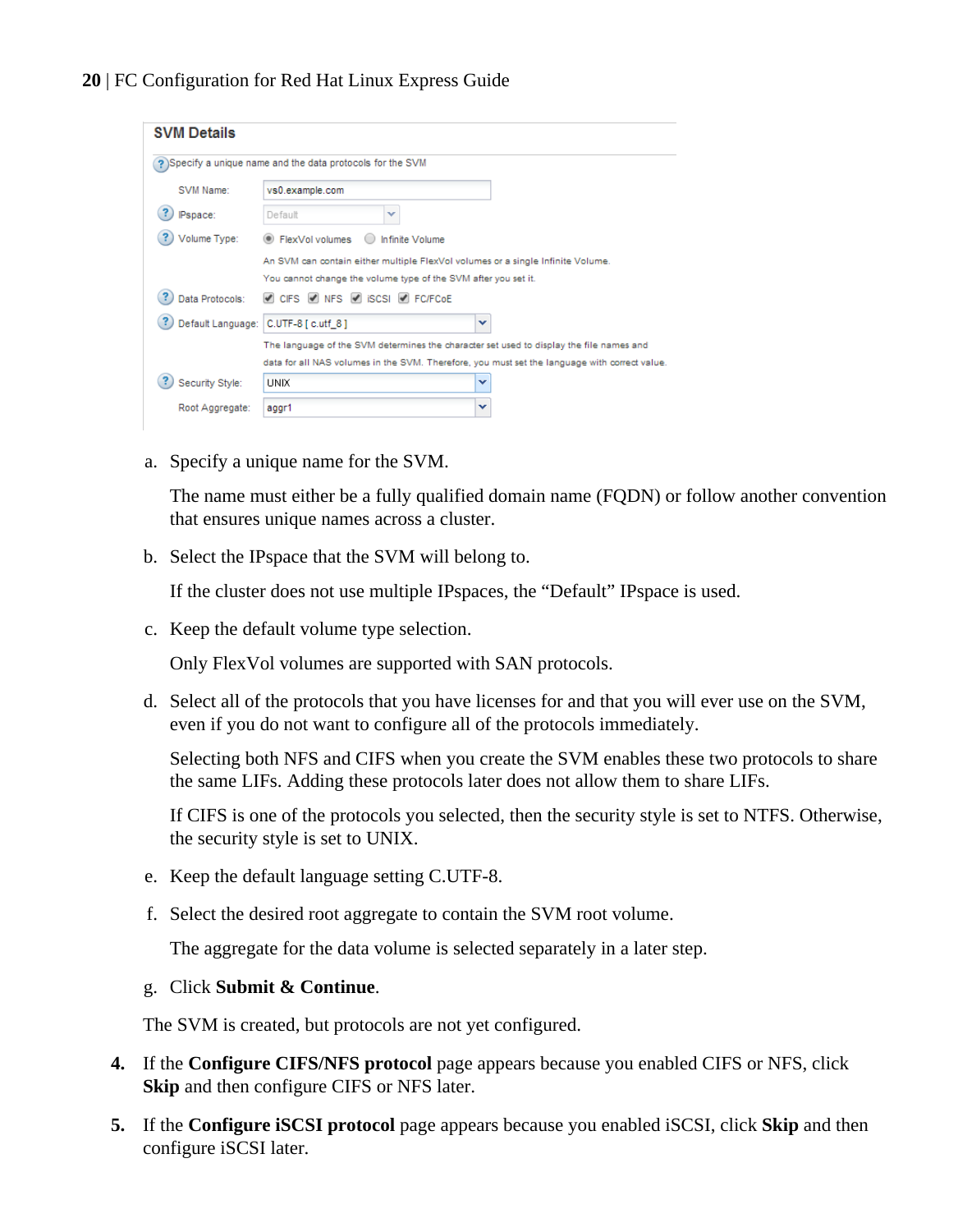- **6.** Configure the FC service and create LIFs, and the LUN and its containing volume from the **Configure FC/FCoE protocol** page:
	- a. Select the **Configure Data LIFs for FC** check box.
	- b. Enter **2** in the **LIFs per node** field.

Two LIFs are required for each node to ensure availability and data mobility.

- c. In the **Provision a LUN for FCP storage** area, enter the desired LUN size, host type, and WWPNs of the host initiators.
- d. Click **Submit & Continue**.

### **Example**

|                |                                    |                | 2                                                          | 3                                                                                                                | $\boldsymbol{\Lambda}$                     | 5                                  |  |
|----------------|------------------------------------|----------------|------------------------------------------------------------|------------------------------------------------------------------------------------------------------------------|--------------------------------------------|------------------------------------|--|
|                | Enter SVM basic details            |                | <b>Configure CIFS/NFS</b><br>protocol                      | Configure iSCSI protocol                                                                                         | <b>Configure FC/FCoE</b><br>protocol       | Enter SVM administrator<br>details |  |
|                | <b>Configure FC/FCoE protocol</b>  |                |                                                            |                                                                                                                  |                                            |                                    |  |
|                |                                    |                | ? Configure LIFs to access the data using FC/FCoE protocol |                                                                                                                  |                                            |                                    |  |
|                | Data Interface (LIF) Configuration |                |                                                            |                                                                                                                  |                                            |                                    |  |
|                |                                    |                |                                                            |                                                                                                                  |                                            |                                    |  |
|                |                                    |                |                                                            |                                                                                                                  |                                            |                                    |  |
|                |                                    |                |                                                            | Both FC and FCoE enabled hardware found. Click on the appropriate checkbox to configure the FC and/or FCoE LIFs. |                                            |                                    |  |
| $\overline{J}$ | Configure Data LIFs for FC         |                |                                                            |                                                                                                                  |                                            |                                    |  |
|                |                                    |                |                                                            |                                                                                                                  |                                            |                                    |  |
|                | LIFs per node:                     | $\overline{a}$ |                                                            |                                                                                                                  | Provision a Lun for FCP storage (Optional) |                                    |  |
|                |                                    |                | (Minimum: 1, Maximum: 2)                                   | Lun Size:                                                                                                        | <b>GB</b>                                  | v                                  |  |
|                |                                    |                |                                                            | LUN OS Type: Linux                                                                                               |                                            | v                                  |  |
|                |                                    |                |                                                            | Host Initiator:                                                                                                  |                                            |                                    |  |
|                |                                    |                | Review or Edit the Interface Association                   |                                                                                                                  |                                            |                                    |  |
|                | Configure Data LIFs for FCoE       |                |                                                            |                                                                                                                  |                                            |                                    |  |

- **7.** When the **SVM Administration** appears, configure or defer configuring a separate administrator for this SVM:
	- Click **Skip** and configure an administrator later if desired.
	- Enter the requested information, and then click **Submit & Continue**.
- **8.** Review the **Summary** page, record the LIF information, and then click **OK**.

### **Related information**

[NetApp Documentation: Clustered Data ONTAP Express Guides](http://mysupport.netapp.com/documentation/docweb/index.html?productID=61885)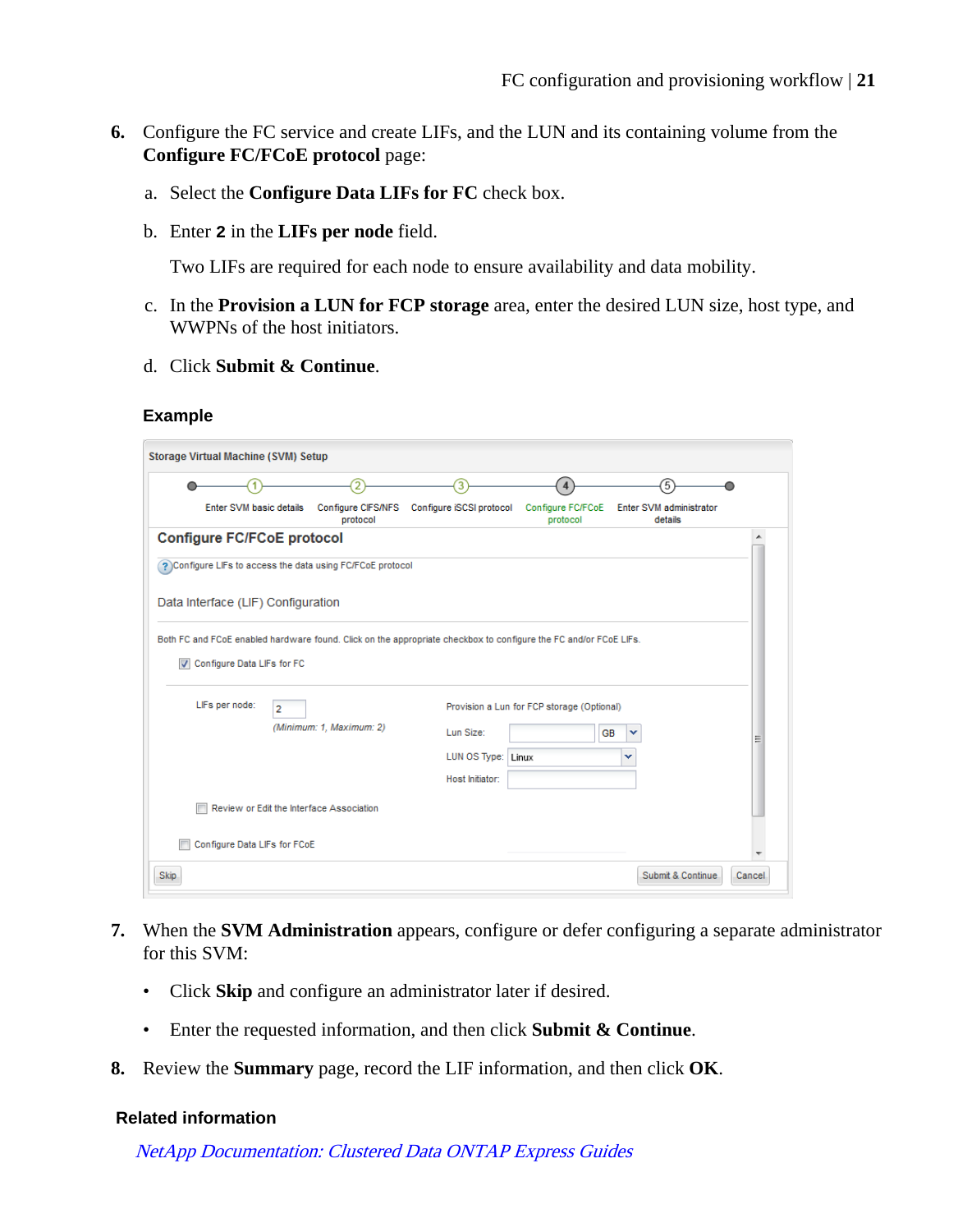# <span id="page-21-0"></span>**Zoning the FC switches by the host and LIF WWPNs**

Zoning the FC switches enables the hosts to connect to the storage and limits the number of paths. You zone the switches using the management interface of the switches.

## **Before you begin**

- You must have administrator credentials for the switches.
- You must know the WWPN of each host initiator port and of each FC LIF for the Storage Virtual Machine (SVM) in which you created the LUN.

## **About this task**

For details about zoning your switches, see the switch vendor's documentation.

You must zone by WWPN, not by physical port. Each initiator port must be in a separate zone with all of its corresponding target ports.

Starting with clustered Data ONTAP 8.3, LUNs are mapped to a subset of the initiators in the igroup to limit the number of paths from the host to the LUN.

- By default, Data ONTAP 8.3 uses Selective LUN Map to make the LUN accessible only through paths on the node owning the LUN and its HA partner.
- You still must zone all of the FC LIFs on every node for LUN mobility in case the LUN is moved to another node in the cluster.
- When moving a volume or a LUN, you must modify the Selective LUN Map reporting-nodes list before moving.

The following illustration shows a host connected to a four-node cluster. There are two zones, one zone indicated by the solid lines and one zone indicated by the dashed lines. Each zone contains one initiator from the host and a LIF from each storage node.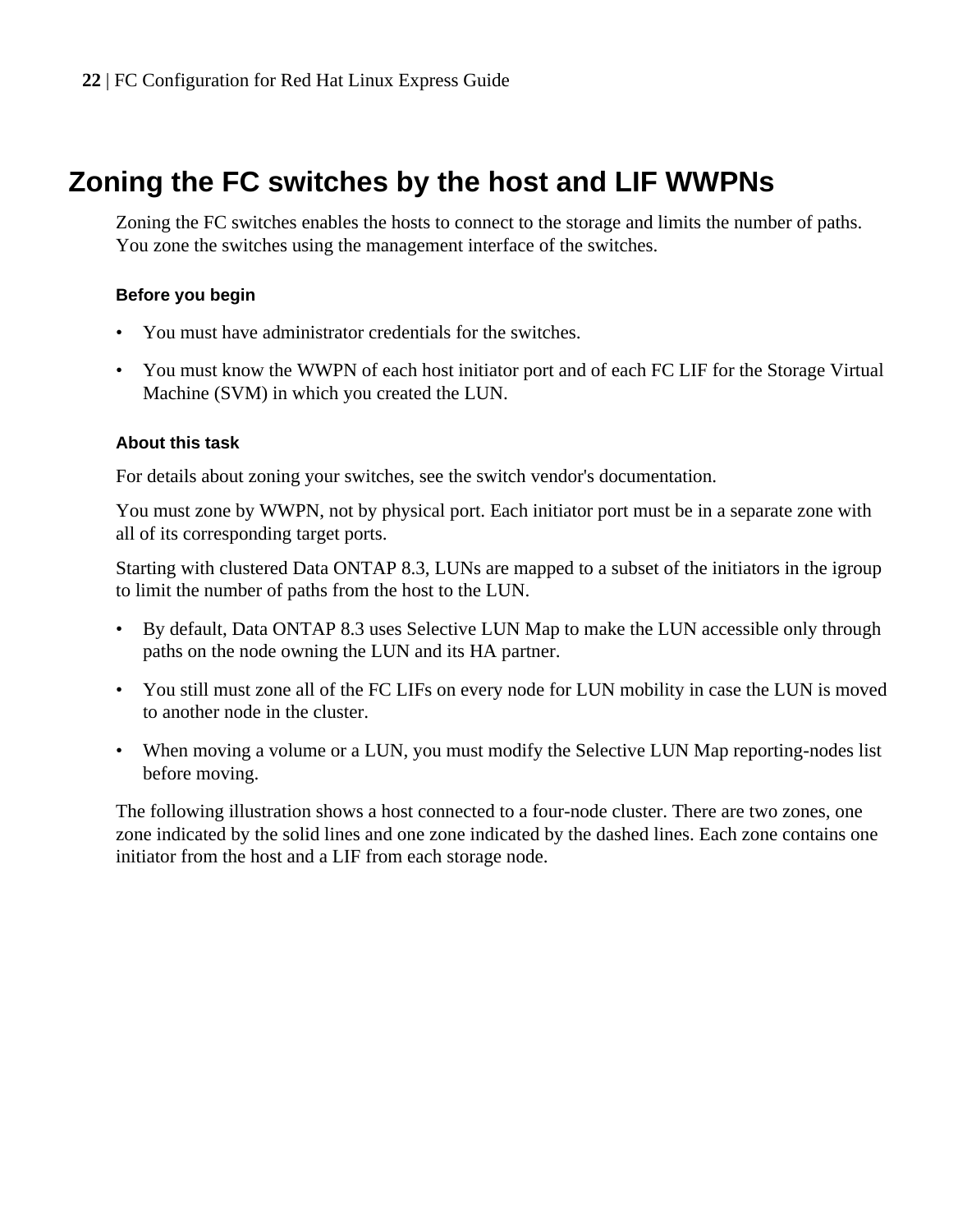<span id="page-22-0"></span>

You must use the WWPNs of the target LIFs, not the WWPNs of the physical FC ports on the storage nodes. The LIF WWPNs are all in the range  $2x:xx:00:a0:98:xx:xx:xx$ , where x is any hexadecimal digit. The physical port WWPNs are all in the range  $50:0a:09:8x:xx:xx:xx:x$ 

## **Steps**

- **1.** Log in to the FC switch administration program, and then select the zoning configuration option.
- **2.** Create a new zone that includes the first initiator and all of the FC LIFs that connect to the same FC switch as the initiator.
- **3.** Create additional zones for each FC initiator in the host.
- **4.** Save the zones, and then activate the new zoning configuration.

# **Discovering new SCSI devices (LUNs) and multipath devices**

LUNs on the storage cluster appear to the Linux host as SCSI devices, which are I/O paths that DM-Multipath aggregates into a new device, called a multipath device. The host does not automatically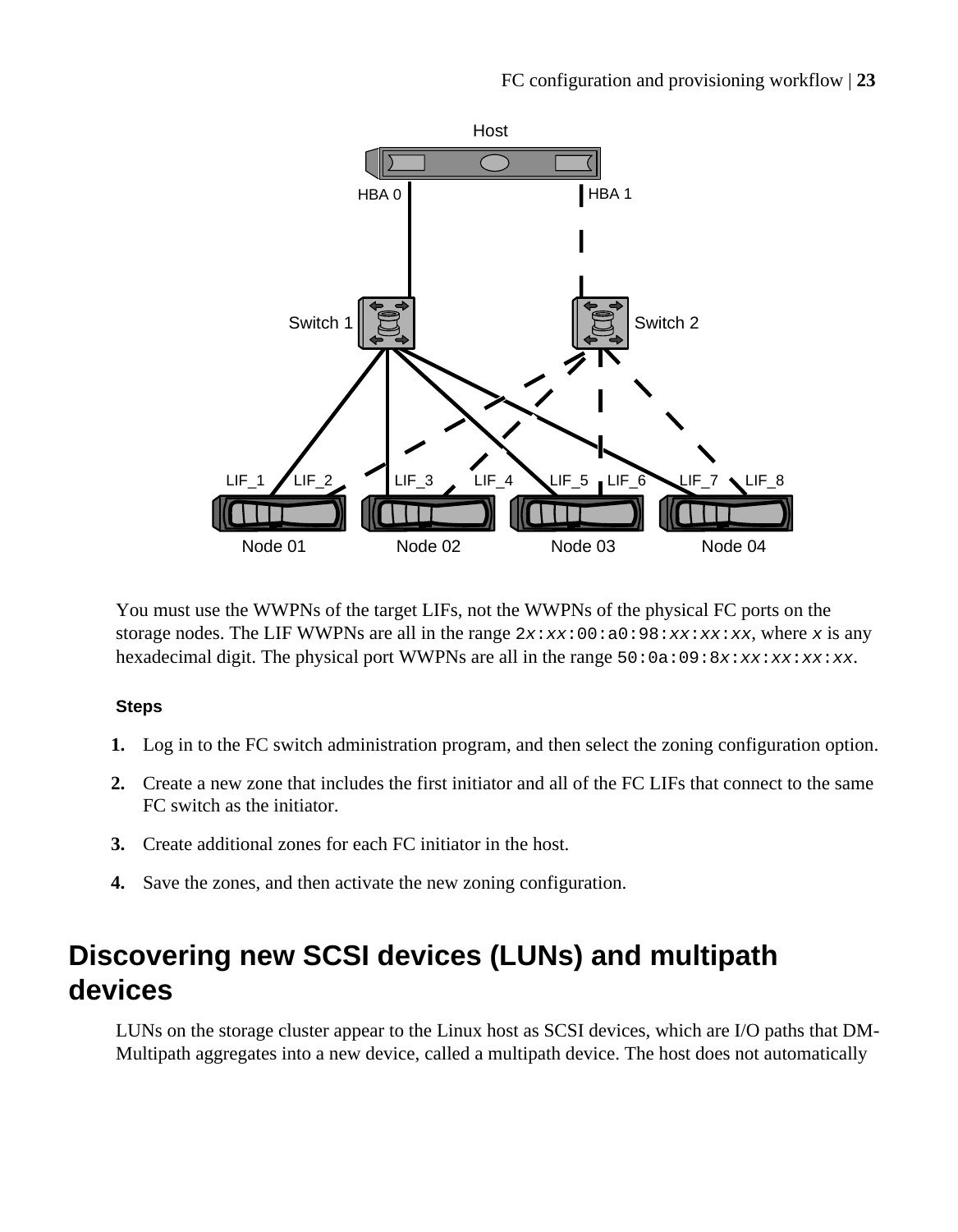<span id="page-23-0"></span>discover new SCSI devices (LUNs) that you add to your system. You must manually rescan them to discover them.

### **Before you begin**

You must have a copy of the rescan script, which is in the sq3\_utils package that is part of your Linux OS distribution.

## **Steps**

**1.** Discover new SCSI devices (LUNs) and create the corresponding multipath devices for the LUNs:

**/usr/bin/rescan-scsi-bus.sh**

**2.** Verify DM-Multipath configuration:

**multipath -ll**

### **Example**

This displays the following type of output, listing the recommended settings for each NetApp LUN:

```
3600a0980324666546e2b443251655177 dm-2 NETAPP,LUN C-Mode
size=10G features='4 queue_if_no_path pg_init_retries 50 
retain attached hw handle' hwhandler='1 alua' wp=rw
|-+- policy='round-robin 0' prio=50 status=active
  | |- 0:0:1:0 sdb 8:16 active ready running
  \vert -0:0:0:0 sda 8:0 active ready running
| |-1:0:0:0 sde 8:64 active ready running
| `- 1:0:1:0 sdf 8:80 active ready running
`-+- policy='round-robin 0' prio=10 status=enabled
   |- 0:0:3:0 sdd 8:48 active ready running
   |- 1:0:3:0 sdh 8:112 active ready running
 |- 0:0:2:0 sdc 8:32 active ready running
 `- 1:0:2:0 sdg 8:96 active ready running
```
# **Configuring logical volumes on multipath devices and creating a file system**

When the Linux host first accesses a new SCSI device (LUN), there is no partition or file system. If you want to use a partitioned multipath device, you must first partition the underlying SCSI devices.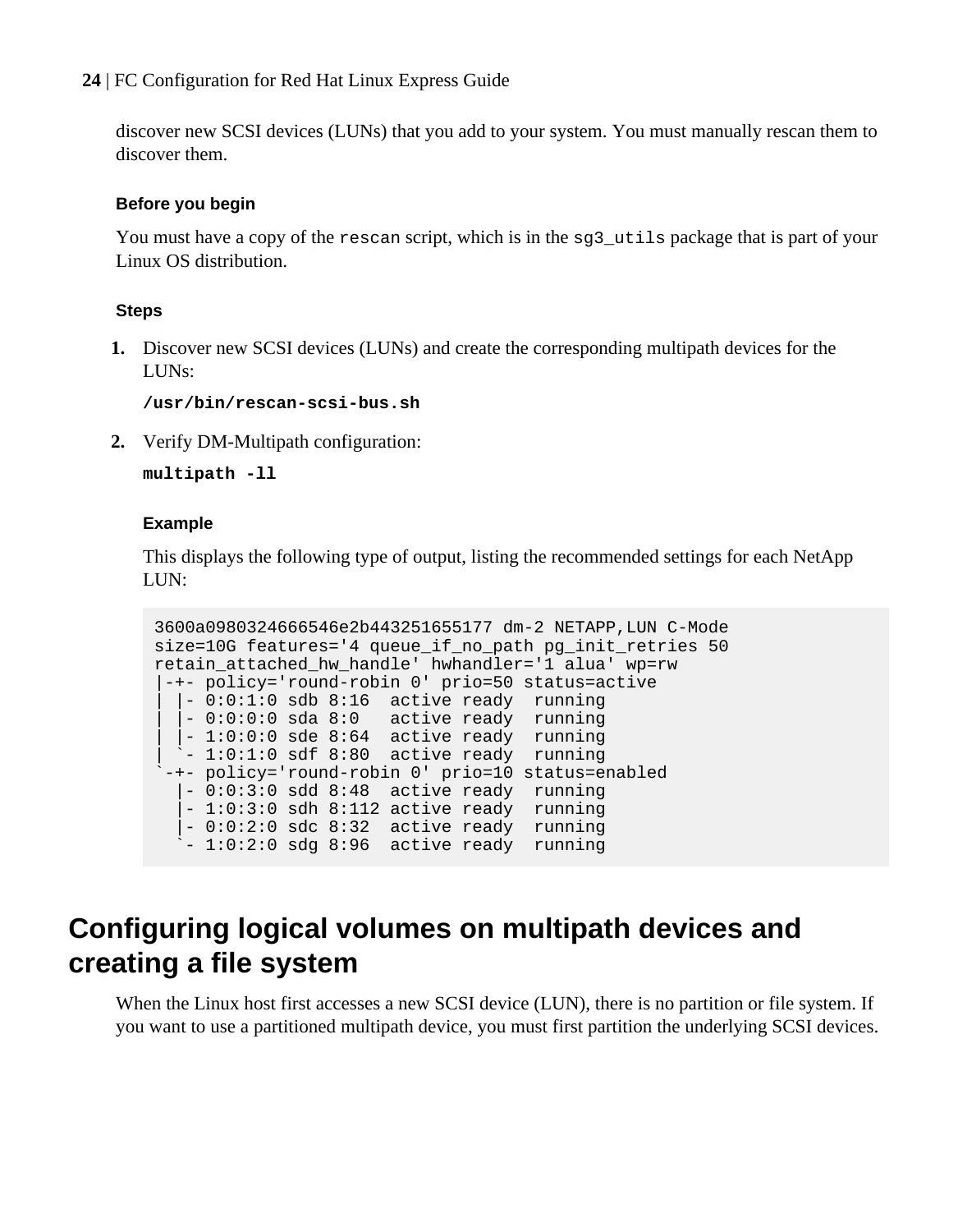<span id="page-24-0"></span>You might also want to create logical volumes on multipath devices, and optionally create a file system.

## **Before you begin**

SCSI devices and corresponding multipath devices must have been discovered by the Linux host.

## **About this task**

At a minimum DM-Multipath should be configured on the SCSI devices. Any configuration beyond DM-Multipath is optional. The following steps are general guidelines if you wish to perform additional configuration, such as partitioning, configuring logical volumes on multipath devices, and creating a file system. For details on Linux commands, refer to Red Hat Enterprise Linux documentation and man pages.

## **Steps**

- **1.** To use a partitioned multipath device, first partition the underlying SCSI devices using the fdisk or parted utility.
- **2.** Create corresponding multipath partitions using the kpartx utility.
- **3.** Create logical volumes on corresponding multipath devices using Logical Volume Manager (LVM) commands.
- **4.** Create a file system, such as Ext4 or XFS, on logical volumes or multipath devices using the mkfs utility.

# **Verifying that the host can write to and read from a multipath device**

Before using a multipath device, you should verify that the host can write data to the multipath device and read it back.

### **Before you begin**

DM-Multipath must be configured on the Linux host for the storage cluster nodes you are accessing.

## **About this task**

If the storage cluster node that the multipath device corresponds to can be failed over to its partner node, you should verify reading the data while the node is failed over. This verification might not be possible if the storage cluster is in production use.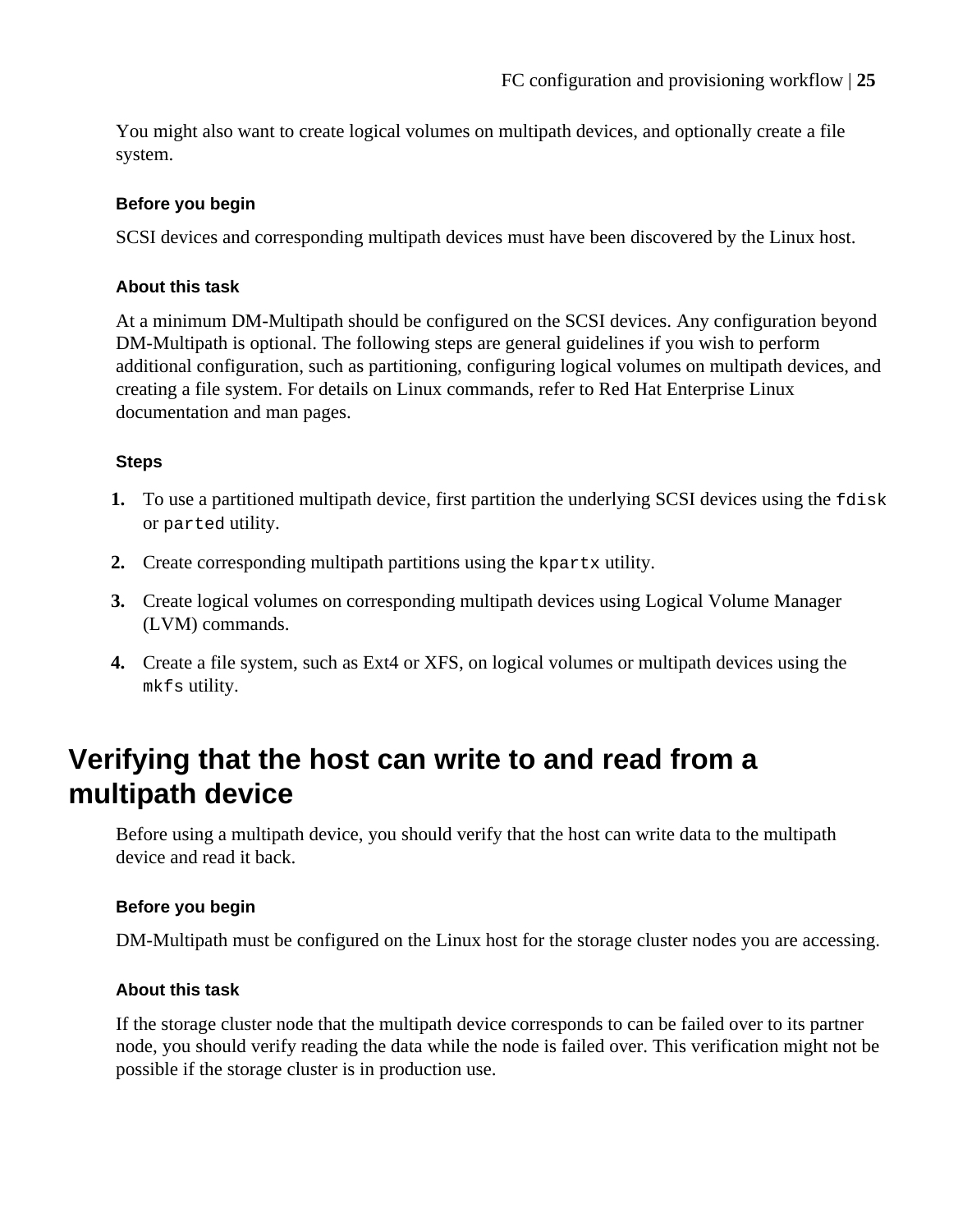## **Steps**

**1.** Run some I/O on the specified multipath device:

```
dd if=/dev/zero of=<multipath_device_name>
```
**2.** Verify that I/O is running on the multipath device, specifying the number of seconds to refresh statistics (for example, every two seconds, as shown):

**iostat 2**

## **Example**

When I/O is running on the multipath device, you can see the various I/O counters output change dynamically, indicating that I/O is running successfully on the multipath device.

| $avq$ -cpu:                                                                                                      | %user<br>0.00 | 0.00                                                                                                        | %nice %system %iowait<br>0.01                                                                                      | $\texttt{8}$ steal<br>0.00<br>0.00                                                                                         | %idle<br>99.98                                                                                                                  |                                                                                                                                                              |
|------------------------------------------------------------------------------------------------------------------|---------------|-------------------------------------------------------------------------------------------------------------|--------------------------------------------------------------------------------------------------------------------|----------------------------------------------------------------------------------------------------------------------------|---------------------------------------------------------------------------------------------------------------------------------|--------------------------------------------------------------------------------------------------------------------------------------------------------------|
| Device:<br>sda<br>$dm - 0$<br>$dm-1$<br>$dm-2$<br>sdd<br>sde<br>sdf<br>sdq<br>$dm-3$<br>sdh<br>sdi<br>sdi<br>sdk |               | tps<br>0.18<br>0.37<br>0.00<br>0.00<br>0.17<br>0.17<br>0.00<br>0.00<br>0.68<br>0.17<br>0.17<br>0.00<br>0.00 | Blk read/s<br>1.34<br>1.29<br>0.00<br>0.00<br>1.18<br>1.18<br>0.00<br>0.00<br>4.71<br>1.18<br>1.18<br>0.00<br>0.00 | Bl $k$ wrtn/s<br>2.29<br>2.29<br>0.00<br>0.00<br>17.87<br>18.01<br>0.00<br>0.00<br>71.96<br>18.22<br>17.86<br>0.00<br>0.00 | Blk read<br>832606<br>801530<br>2576<br>1770<br>734688<br>734560<br>1344<br>1344<br>2932496<br>734360<br>734272<br>1344<br>1344 | Blk wrtn<br>1428026<br>1427984<br>$\Omega$<br>24<br>11128584<br>11219016<br>$\Omega$<br>$\Omega$<br>44816008<br>11343920<br>11124488<br>$\Omega$<br>$\Omega$ |
| .                                                                                                                |               |                                                                                                             |                                                                                                                    |                                                                                                                            |                                                                                                                                 |                                                                                                                                                              |

**3.** If possible, run the takeover command on the storage cluster node:

**storage failover takeover -ofnode <node\_name>**

- **4.** Verify that I/O is still running on the multipath device by re-running the iostat command.
- **5.** Run the giveback command on the storage cluster node:

## **storage failover giveback -ofnode <node\_name>**

**6.** Check iostat output to verify that I/O is still running.

### **After you finish**

If any of the tests fail, verify that the FC service is running and re-check the DM-Multipath configuration and the FC paths to the multipath device.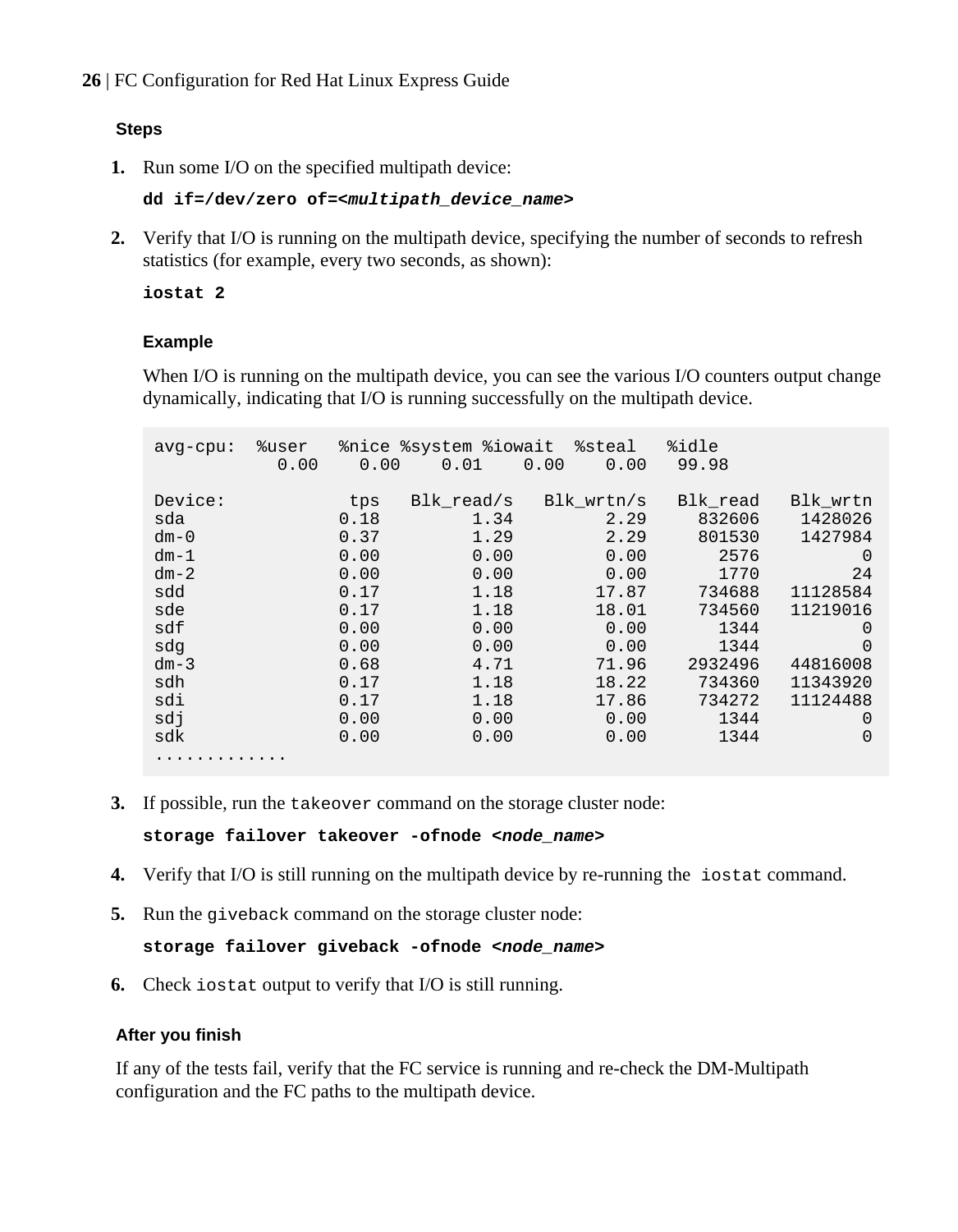# <span id="page-26-0"></span>**Where to find additional information**

After you have successfully tested FC, you can perform advanced FC configuration or add SAN or NAS protocols. There are express guides, comprehensive guides, and technical reports to help you achieve these goals.

## **SAN configuration**

All of the following documentation is available:

- [Clustered Data ONTAP 8.3 SAN Configuration Guide](https://library.netapp.com/ecm/ecm_download_file/ECMP1636036) Describes supported FC, iSCSI, and FCoE topologies for connecting host computers to storage controllers in clusters.
- [Clustered Data ONTAP 8.3 SAN Administration Guide](https://library.netapp.com/ecm/ecm_download_file/ECMP1636035)

Describes how to configure and manage the iSCSI, FCoE, and FC protocols for clustered SAN environments, including configuration of LUNs, igroups, and targets.

- [Linux Unified Host Utilities 7.0 Installation Guide](https://library.netapp.com/ecm/ecm_download_file/ECMP1654941) Describes how to install Linux Unified Host Utilities software and configure DM-Multipath.
- [NetApp Technical Report 4159: Red Hat Enterprise Virtualization 3.1 and NetApp Clustered](http://www.netapp.com/us/media/tr-4159.pdf) [Data ONTAP Storage Best Practices Guide](http://www.netapp.com/us/media/tr-4159.pdf)

Describes the current best practices for Red Hat virtualized environments.

• Red Hat Enterprise Linux 6 documentation and man pages Provides instructions for managing storage devices, file systems, and Linux commands.

## **Additional protocol configuration**

If you want to provide additional SAN or NAS access to the SVM, you can use any of the protocol configuration express guides.

[NetApp Documentation: Clustered Data ONTAP Express Guides](http://mysupport.netapp.com/documentation/docweb/index.html?productID=61885)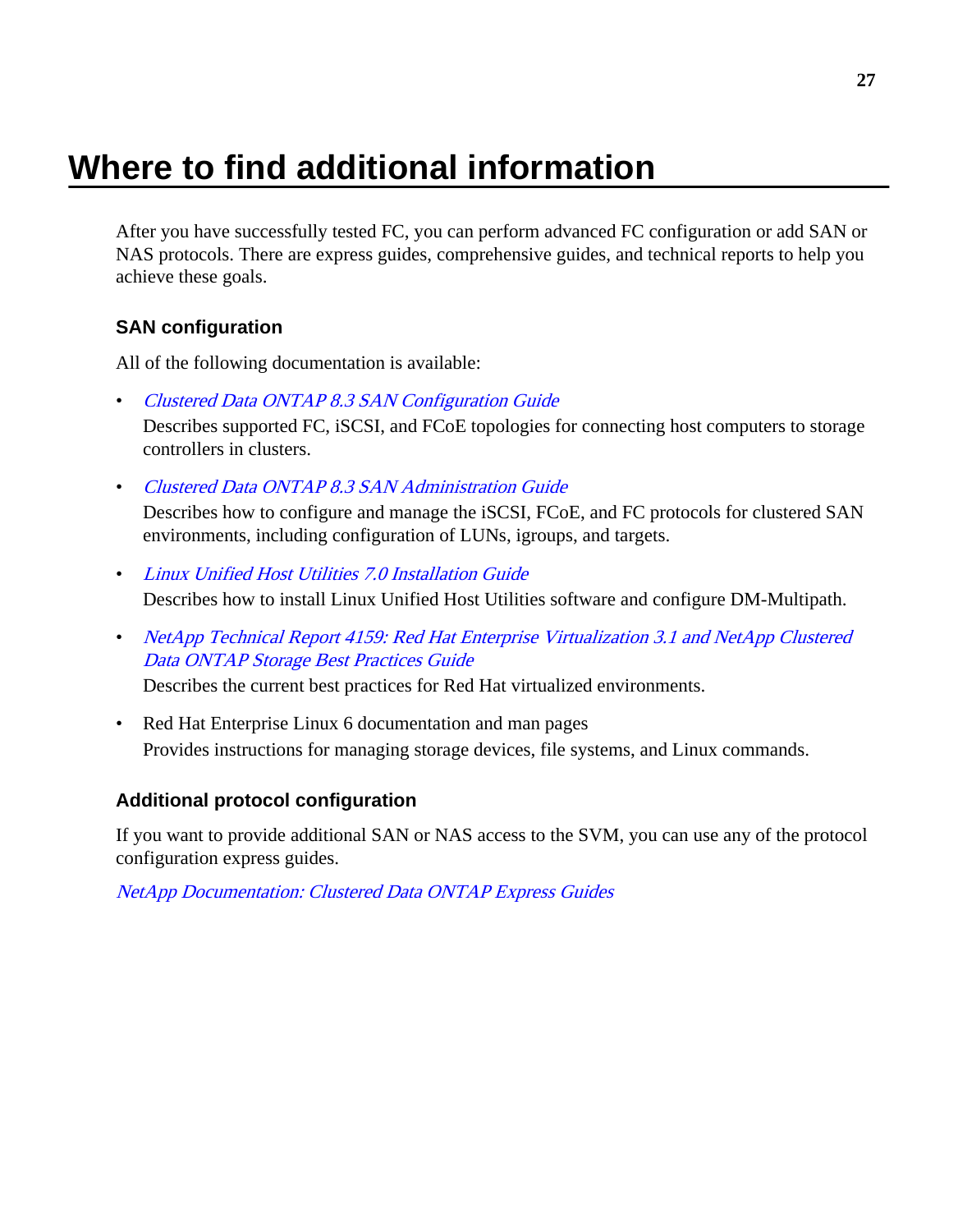# <span id="page-27-0"></span>**Copyright information**

Copyright © 1994–2015 NetApp, Inc. All rights reserved. Printed in the U.S.

No part of this document covered by copyright may be reproduced in any form or by any means graphic, electronic, or mechanical, including photocopying, recording, taping, or storage in an electronic retrieval system—without prior written permission of the copyright owner.

Software derived from copyrighted NetApp material is subject to the following license and disclaimer:

THIS SOFTWARE IS PROVIDED BY NETAPP "AS IS" AND WITHOUT ANY EXPRESS OR IMPLIED WARRANTIES, INCLUDING, BUT NOT LIMITED TO, THE IMPLIED WARRANTIES OF MERCHANTABILITY AND FITNESS FOR A PARTICULAR PURPOSE, WHICH ARE HEREBY DISCLAIMED. IN NO EVENT SHALL NETAPP BE LIABLE FOR ANY DIRECT, INDIRECT, INCIDENTAL, SPECIAL, EXEMPLARY, OR CONSEQUENTIAL DAMAGES (INCLUDING, BUT NOT LIMITED TO, PROCUREMENT OF SUBSTITUTE GOODS OR SERVICES; LOSS OF USE, DATA, OR PROFITS; OR BUSINESS INTERRUPTION) HOWEVER CAUSED AND ON ANY THEORY OF LIABILITY, WHETHER IN CONTRACT, STRICT LIABILITY, OR TORT (INCLUDING NEGLIGENCE OR OTHERWISE) ARISING IN ANY WAY OUT OF THE USE OF THIS SOFTWARE, EVEN IF ADVISED OF THE POSSIBILITY OF SUCH DAMAGE.

NetApp reserves the right to change any products described herein at any time, and without notice. NetApp assumes no responsibility or liability arising from the use of products described herein, except as expressly agreed to in writing by NetApp. The use or purchase of this product does not convey a license under any patent rights, trademark rights, or any other intellectual property rights of NetApp.

The product described in this manual may be protected by one or more U.S. patents, foreign patents, or pending applications.

RESTRICTED RIGHTS LEGEND: Use, duplication, or disclosure by the government is subject to restrictions as set forth in subparagraph  $(c)(1)(ii)$  of the Rights in Technical Data and Computer Software clause at DFARS 252.277-7103 (October 1988) and FAR 52-227-19 (June 1987).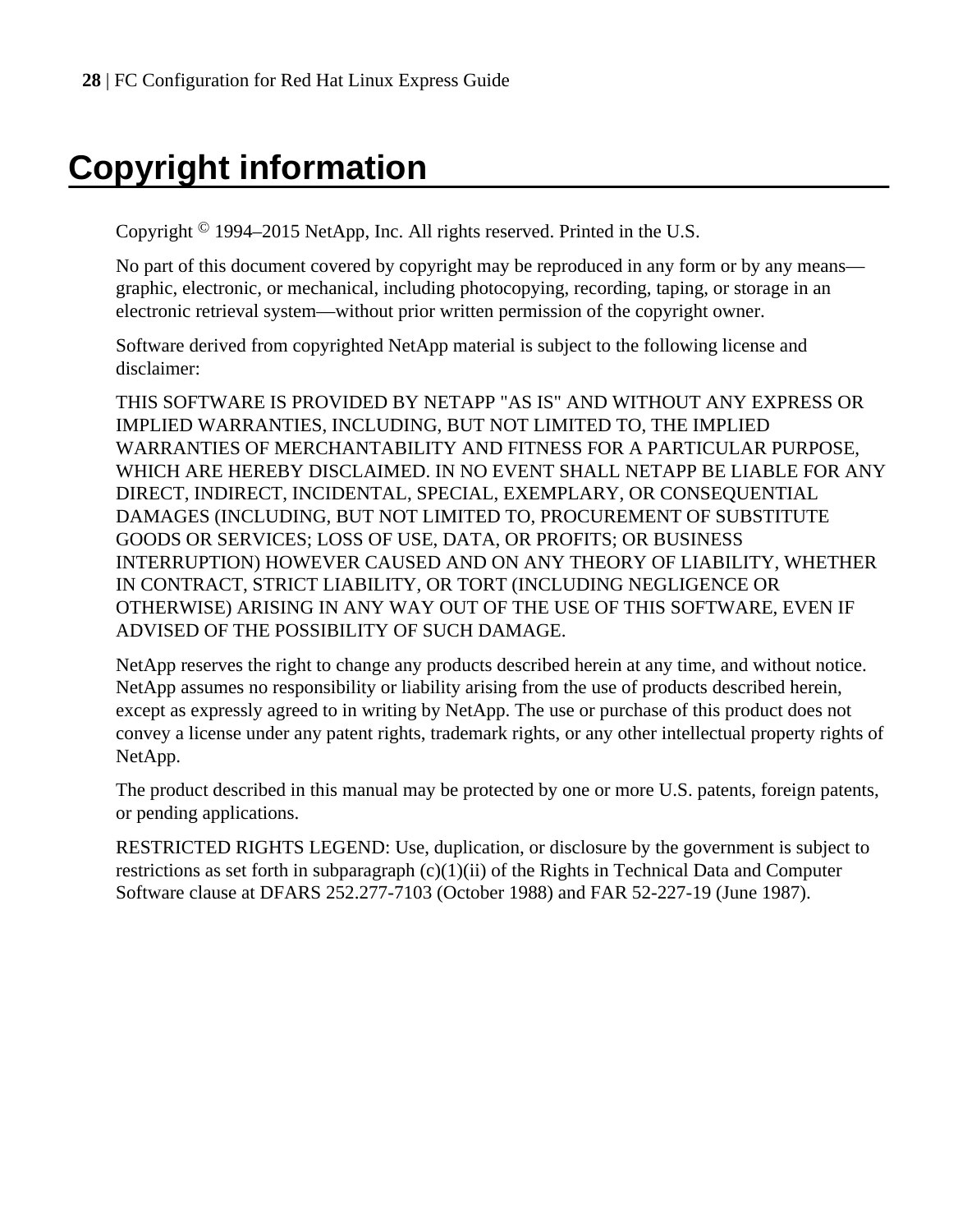# <span id="page-28-0"></span>**Trademark information**

NetApp, the NetApp logo, Go Further, Faster, ASUP, AutoSupport, Campaign Express, Cloud ONTAP, clustered Data ONTAP, Customer Fitness, Data ONTAP, DataMotion, Fitness, Flash Accel, Flash Cache, Flash Pool, FlashRay, FlexArray, FlexCache, FlexClone, FlexPod, FlexScale, FlexShare, FlexVol, FPolicy, GetSuccessful, LockVault, Manage ONTAP, Mars, MetroCluster, MultiStore, NetApp Insight, OnCommand, ONTAP, ONTAPI, RAID DP, SANtricity, SecureShare, Simplicity, Simulate ONTAP, Snap Creator, SnapCopy, SnapDrive, SnapIntegrator, SnapLock, SnapManager, SnapMirror, SnapMover, SnapProtect, SnapRestore, Snapshot, SnapValidator, SnapVault, StorageGRID, Tech OnTap, Unbound Cloud, and WAFL are trademarks or registered trademarks of NetApp, Inc., in the United States, and/or other countries. A current list of NetApp trademarks is available on the web at <http://www.netapp.com/us/legal/netapptmlist.aspx>.

Cisco and the Cisco logo are trademarks of Cisco in the U.S. and other countries. All other brands or products are trademarks or registered trademarks of their respective holders and should be treated as such.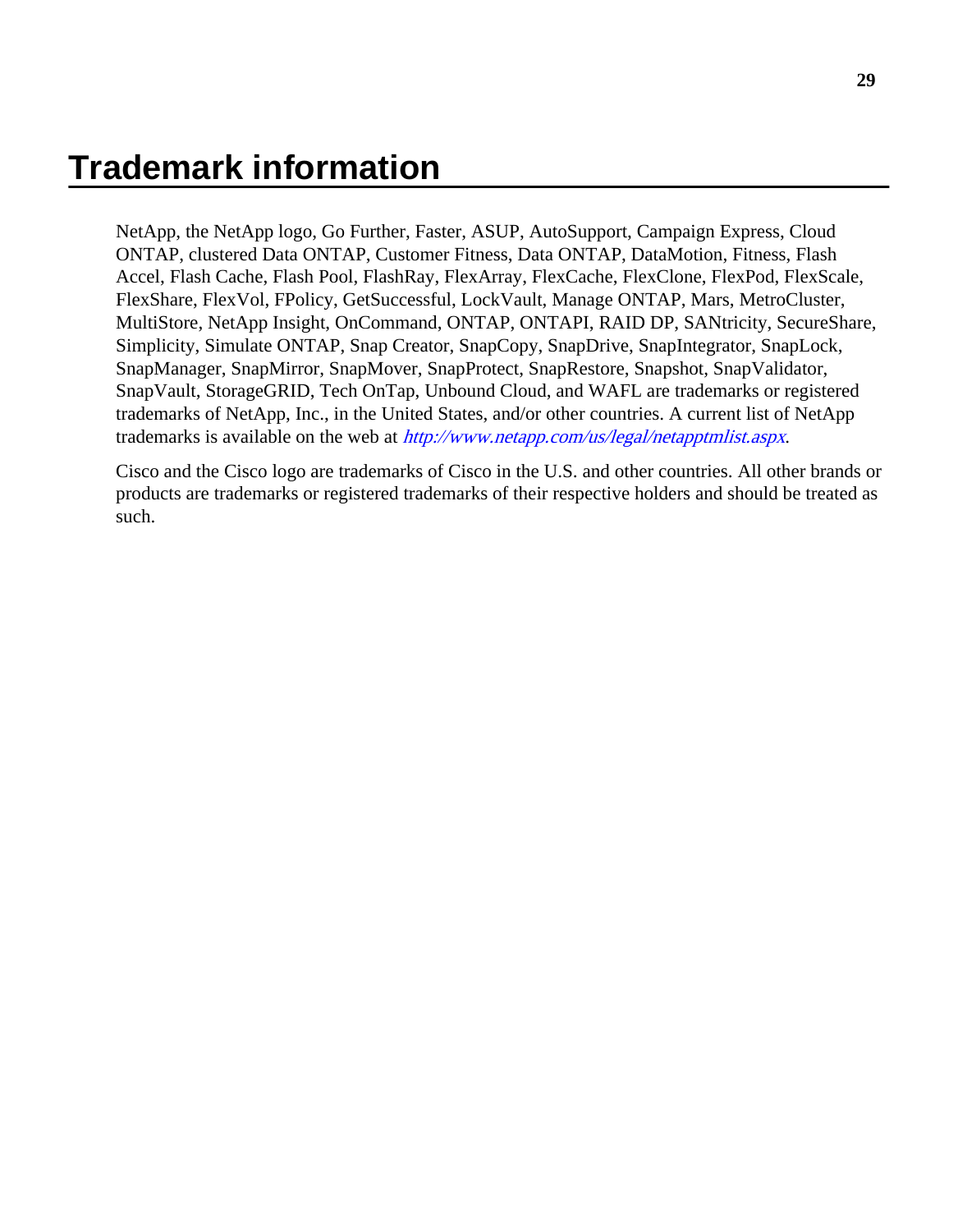# <span id="page-29-0"></span>**How to send comments about documentation and receive update notification**

You can help us to improve the quality of our documentation by sending us your feedback. You can receive automatic notification when production-level (GA/FCS) documentation is initially released or important changes are made to existing production-level documents.

If you have suggestions for improving this document, send us your comments by email to [doccomments@netapp.com](mailto:doccomments@netapp.com). To help us direct your comments to the correct division, include in the subject line the product name, version, and operating system.

If you want to be notified automatically when production-level documentation is released or important changes are made to existing production-level documents, follow Twitter account @NetAppDoc.

You can also contact us in the following ways:

- NetApp, Inc., 495 East Java Drive, Sunnyvale, CA 94089 U.S.
- Telephone:  $+1$  (408) 822-6000
- Fax:  $+1$  (408) 822-4501
- Support telephone:  $+1$  (888) 463-8277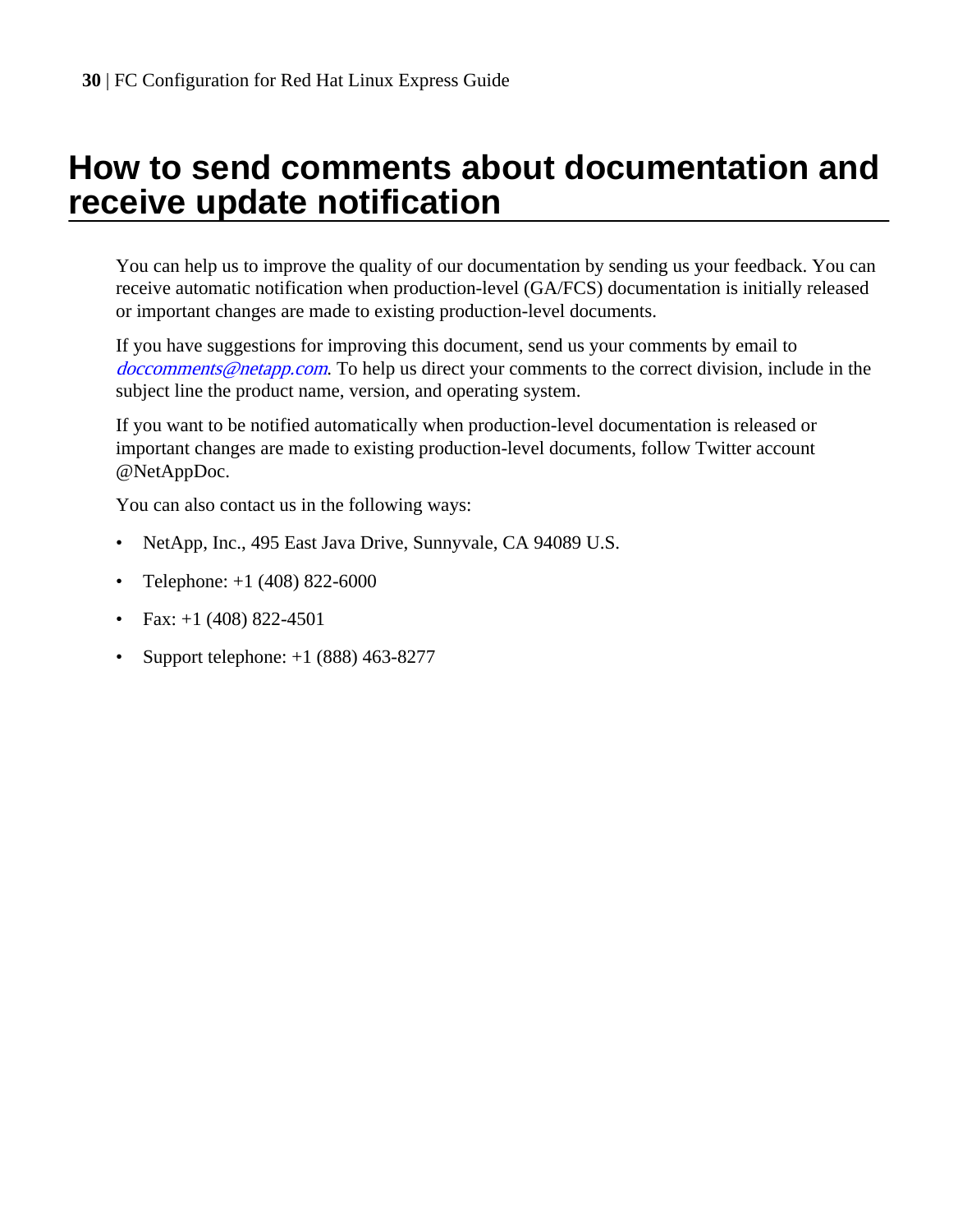# <span id="page-30-0"></span>**Index**

## **A**

about this guide deciding whether to use [4](#page-3-0) additional information, where to find FC configuration [27](#page-26-0) aggregates creating [14](#page-13-0) audience for this guide  $4$ automatically starting DM-Multipath at system boot [12](#page-11-0)

## **B**

BIOS updating FC HBA, in Linux hosts [9](#page-8-0) blacklisting excluding devices in multipath.conf  $12$ 

## **C**

comments how to send feedback about documentation [30](#page-29-0) configuration FC workflow [5](#page-4-0) where to find information about FC [27](#page-26-0) configuring DM-Multipath  $12$ FC on existing SVMs  $18$ FC worksheet for [7](#page-6-0) creating a file system [24](#page-23-0) aggregates [14](#page-13-0) logical volumes on multipath devices [24](#page-23-0) LUNs and their containing volumes [16](#page-15-0) SVMs [19](#page-18-0)

## **D**

devices excluding (blacklisting) in multipath.conf [12](#page-11-0) discovering new SCSI devices and multipath devices [23](#page-22-0) DM-Multipath configuring on Red Hat Linux hosts [12](#page-11-0)

documentation how to receive automatic notification of changes to [30](#page-29-0) how to send feedback about [30](#page-29-0) drivers updating FC HBA in Linux hosts [9](#page-8-0)

## **E**

editing multipath.conf [12](#page-11-0) Emulex HBAs recording the WWPN with OneCommand Manager [10](#page-9-0) excluding devices in multipath.conf [12](#page-11-0) express guides requirements for using FC with Red Hat Linux [4](#page-3-0)

## **F**

FC configuration workflow  $5$ configuration worksheet for [7](#page-6-0) configuring on existing SVMs [18](#page-17-0) requirements for using FC with Red Hat Linux hosts [4](#page-3-0) updating HBA driver, firmware, and BIOS in Linux hosts [9](#page-8-0) verifying that configuration is supported  $6$ where to find additional information about configuring [27](#page-26-0) FC ports recording the WWPN  $10$ FC service verifying it is running on SVM [15](#page-14-0) FC switches zoning by host and LIF WWPNs [22](#page-21-0) FC targets creating as part of configuring SVMs [18](#page-17-0) creating as part of creating SVMs [19](#page-18-0) feedback how to send comments about documentation [30](#page-29-0) Fibre Channel See FC file system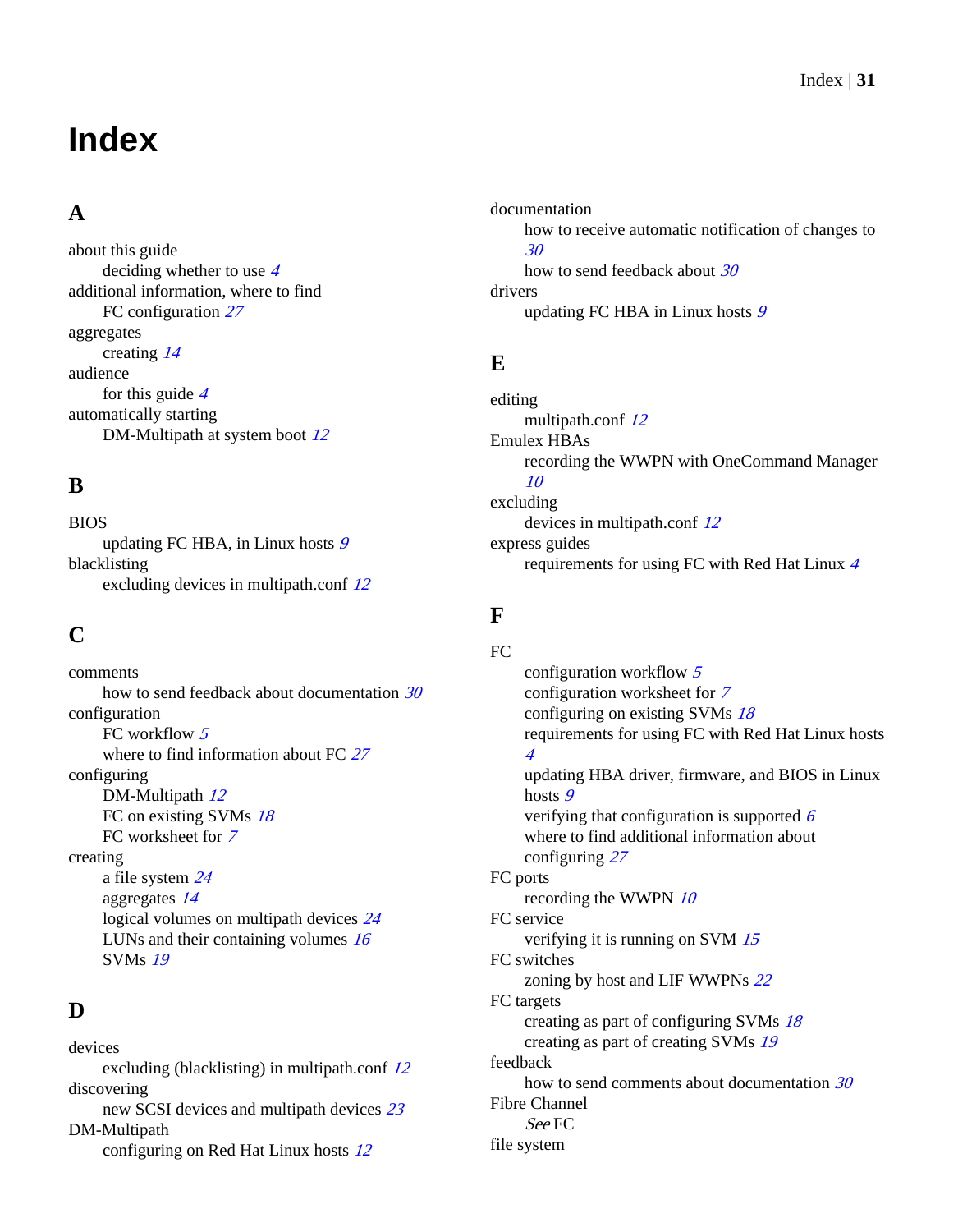<span id="page-31-0"></span>creating on new multipath devices [24](#page-23-0) firmware updating FC HBA, in Linux hosts [9](#page-8-0) FlexVol volumes creating [16](#page-15-0) flowcharts FC configuration  $5$ formatting a new SCSI device (LUN) [24](#page-23-0)

## **G**

guides, express requirements for using FC with Red Hat Linux [4](#page-3-0)

## **H**

HBA utilities installing [9](#page-8-0) **HBAs** recording the WWPN  $10$ updating driver, firmware, and BIOS of FC, in Linux hosts [9](#page-8-0) hosts installing host utilities on  $10$ recording the WWPN of FC ports [10](#page-9-0) setting the server profile  $10$ verifying writing to and reading from multipath devices [25](#page-24-0)

## **I**

igroups creating and mapping the LUN to  $16$ information how to send feedback about improving documentation [30](#page-29-0) where to find additional FC configuration [27](#page-26-0) installing host utilities [10](#page-9-0) Interoperability Matrix verifying supported FC configurations using  $6$ 

## **L**

LIFs

creating as part of configuring SVMs [18](#page-17-0) creating as part of creating SVMs [19](#page-18-0) zoning FC switches by WWPNs of host and [22](#page-21-0) Linux hosts, Red Hat configuring DM-Multipath on [12](#page-11-0) packages required for DM-Multipath  $6, 23$  $6, 23$  $6, 23$ updating FC HBA driver, firmware, and BIOS in [9](#page-8-0) verifying supported FC configurations  $6$ logical interfaces See LIFs LUNs creating [16](#page-15-0) deciding where to provision the containing volume on a new or existing SVM [15](#page-14-0) discovering and creating multipath devices on [23](#page-22-0) See also [SCSI devices \(LUNs\)](#page-32-0) discovering new [23](#page-22-0) ensuring access to with DM-Multipath [12](#page-11-0) how they appear to a Linux host [23](#page-22-0) mapping to an igroup  $16$ partitioning and creating a file system on [24](#page-23-0) requirements for using FC with Red Hat Linux hosts [4](#page-3-0)

# **M**

mapping LUNs to an igroup  $16$ multipath devices creating logical volumes and a file system on [24](#page-23-0) discovering new [23](#page-22-0) verifying that the host can write to and read from [25](#page-24-0) multipath.conf editing [12](#page-11-0)

## **O**

OneCommand Manager installing for Emulex HBAs [9](#page-8-0) recording the WWPN for Emulex HBAs [10](#page-9-0)

## **P**

packages required for DM-Multipath  $6, 23$  $6, 23$  $6, 23$ required to set the server profile [10](#page-9-0) partitions creating for new SCSI devices (LUN) [24](#page-23-0) provisioning FC workflow [5](#page-4-0) FC worksheet for [7](#page-6-0) where to find information about FC [27](#page-26-0)